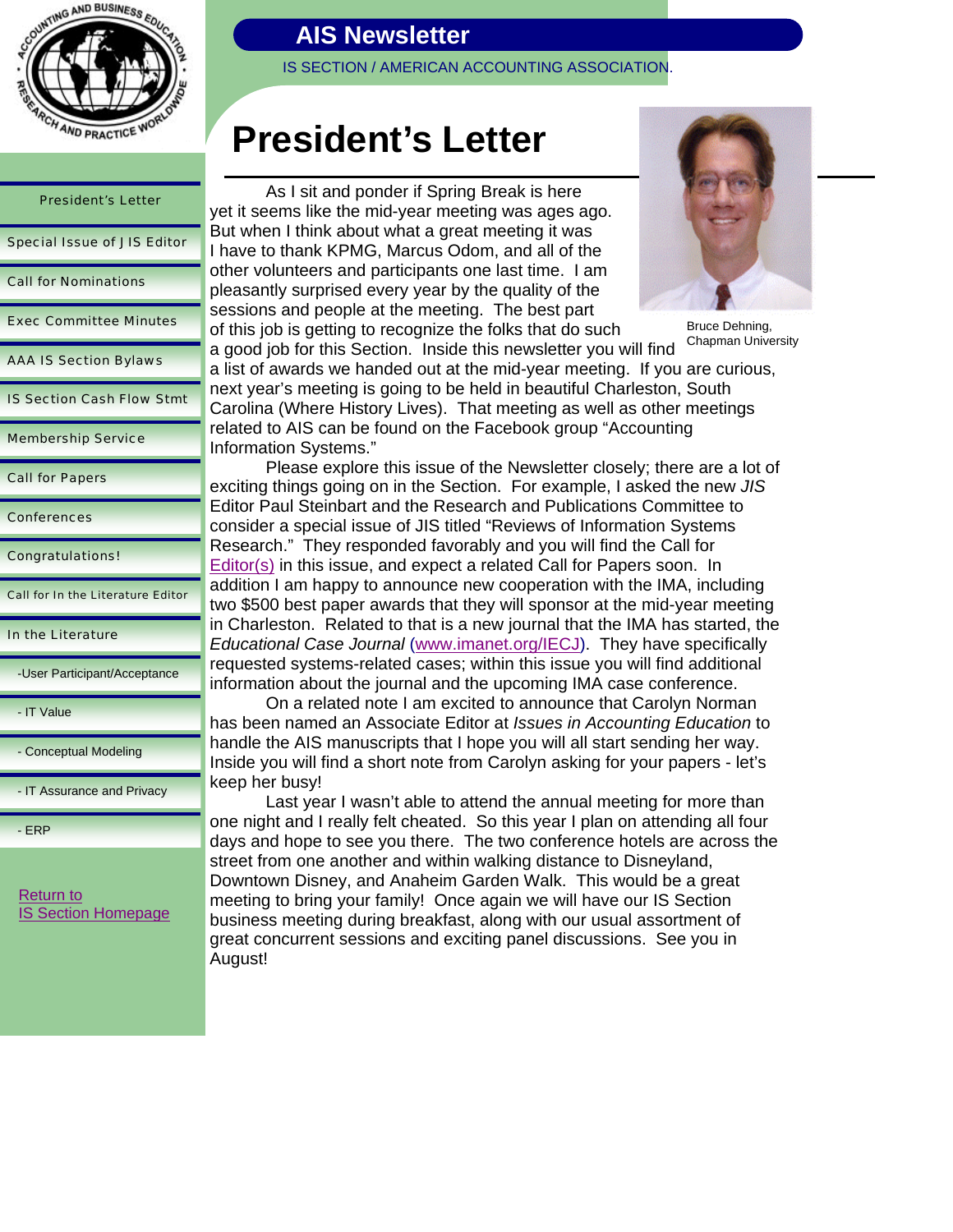

IS SECTION / AMERICAN ACCOUNTING ASSOCIATION.

### **Editor of Special Issue of** *Journal of Information Systems*

| <b>President's Letter</b>                | <b>Applic</b>           |
|------------------------------------------|-------------------------|
| <b>Special Issue of JIS Editor</b>       | <b>Inform</b>           |
| <b>Call for Nominations</b>              | <b>Deadli</b>           |
| <b>Exec Committee Minutes</b>            | The Re<br>co-edit       |
| <b>AAA IS Section Bylaws</b>             | <b>Specia</b><br>resear |
| <b>IS Section Cash Flow Stmt</b>         | entitled<br>forum       |
| <b>Membership Service</b>                | system<br>relevar       |
| <b>Call for Papers</b>                   | IT, etc.<br>resear      |
| <b>Conferences</b>                       | Qualif                  |
| <b>Congratulations!</b>                  | the pos<br>the fiel     |
|                                          |                         |
| <b>Call for In the Literature Editor</b> | system<br>deadlir       |
| In the Literature                        | field; n<br>encour      |
| -User Participant/Acceptance             | Please                  |
| - IT Value                               | <u>(umurt</u>           |
| - Conceptual Modeling                    |                         |
| - IT Assurance and Privacy               |                         |
| - ERP                                    |                         |

Return to IS Section Homepage

**Applicants sought for an Editor of a special issue of the** *Journal of <u>Information</u>* Systems.

**ine:** April 30, 2008

esearch and Publications Committee invites nominations for editor or tors of a special issue of the *Journal of Information Systems.* **Special Issue Details:** The *Journal of Information Systems* is planning a ch forum to be published as a special section of the Fall 2010 issue d Reviews of Information Systems Research. The purpose of the is to publish papers that review a stream of research in information is (IS) broadly defined. The ideal submission will: (1) review the nt IS literature (e.g., decision aids, user acceptance, GSS, value of  $I$ , (2) integrate relevant AIS literature, and, (3) suggest future ch directions in AIS and/or IS.

**ication and requirements of candidates:** Key qualities sought for sition of editor or co-editors: an established record of scholarship in d of accounting information systems or management information is and managerial skills to oversee the special issue and meet nes. Applicants should have recognized expertise in an area of the ominations of co-editors with complementary expertise are aged. Applicants need not possess editorial experience.

email nominations (including self nominations) to Uday Murthy hy@coba.usf.edu) by April 30th.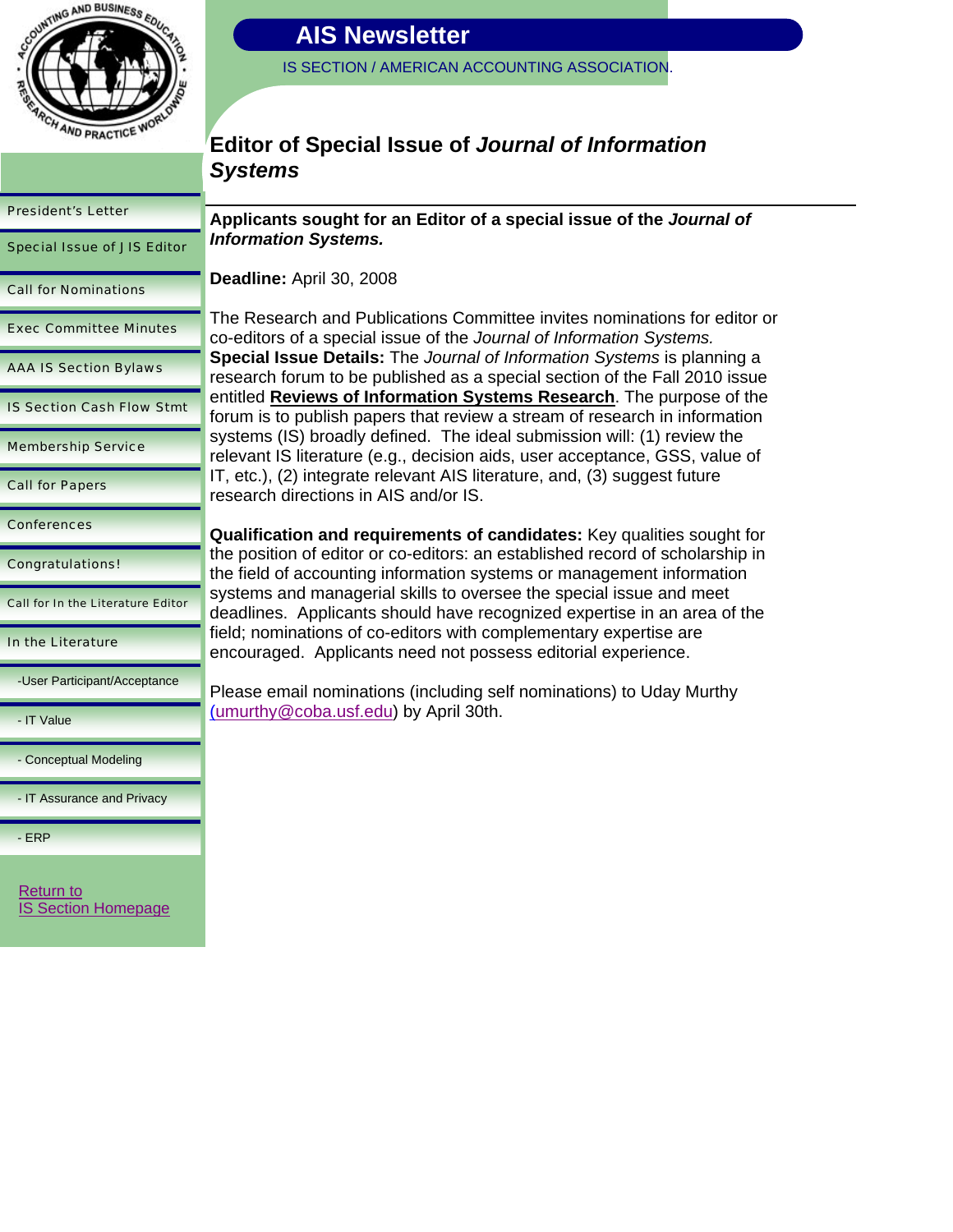

IS SECTION / AMERICAN ACCOUNTING ASSOCIATION.

# **Call for Nominations**

| <b>President's Letter</b>                | <b>2008 Not</b><br>Systems             |
|------------------------------------------|----------------------------------------|
| <b>Special Issue of JIS Editor</b>       |                                        |
| <b>Call for Nominations</b>              | The Inforn<br>pleased to<br>Informatio |
| <b>Exec Committee Minutes</b>            | award is to<br>make a di               |
| <b>AAA IS Section Bylaws</b>             | honored w<br><b>Business</b>           |
| <b>IS Section Cash Flow Stmt</b>         | <b>Criteria fo</b>                     |
| <b>Membership Service</b>                | lm                                     |
| <b>Call for Papers</b>                   | inf<br>Re                              |
| <b>Conferences</b>                       | Or<br>De                               |
| <b>Congratulations!</b>                  | Co<br>sy:                              |
|                                          |                                        |
| <b>Call for In the Literature Editor</b> |                                        |
| In the Literature                        | Soundnes<br>Nominatio<br>the IS Lite   |
| -User Participant/Acceptance             |                                        |
| - IT Value                               | Kathy Hur<br>Baylor Un                 |
| - Conceptual Modeling                    | One Bear<br>Waco, TX                   |
| - IT Assurance and Privacy               | Phone (25<br>Fax (254)                 |
| - ERP                                    | kathy_hur<br>Deadline f                |

### **2008 2016 Notable Contributions to the Accounting Information Literature Award**

nation Systems Section of the American Accounting Association is pleased to announce its 2008 Notable Contributions to the Accounting In Systems Literature Award competition. The purpose of this o recognize outstanding contributions of exceptional merit that rect contribution to AIS research. The winner of this award will be vith a plaque presented at the Information Systems Section Meeting to be held at the 2008 AAA Annual Meeting.

### **Crithe award**

- pact the work has had on theoretical or applied accounting ormation systems research.
- elevance to the larger IS research community.
- iginality and innovation of the ideas presented in the work.
- velopment of an appropriate theoretical foundation.
- ntribution to knowledge in the area of accounting information stems.

s of methodology and analysis (where appropriate). Ins should be made to the Chair of the Notable Contributions to **trature Award Committee:** 

| Kathy Hurtt              |
|--------------------------|
| <b>Baylor University</b> |
| One Bear Place #98002    |
| Waco, TX 76798-8002      |
| Phone (254) 710-4788     |
| Fax (254) 710-1067       |
| kathy hurtt@baylor.edu   |

for nominations is March 31, 2008.

### **Process**

- deration shall be given to peer-reviewed books, monographs, and al articles on research topics and methods in the field of inting information systems. For journal articles, nominations are limited to any particular journal, but should be publications recognized as having made a significant contribution to the literature in accounting information systems.
- The work must have been published prior to December 31, 2004.
- To be eligible for consideration, at least one of the authors of the work must be a current member of the AAA.
- Nominations should be made to the chair of the Notable Contributions to the IS Literature Award Committee.
- The work must be nominated by an IS Section member.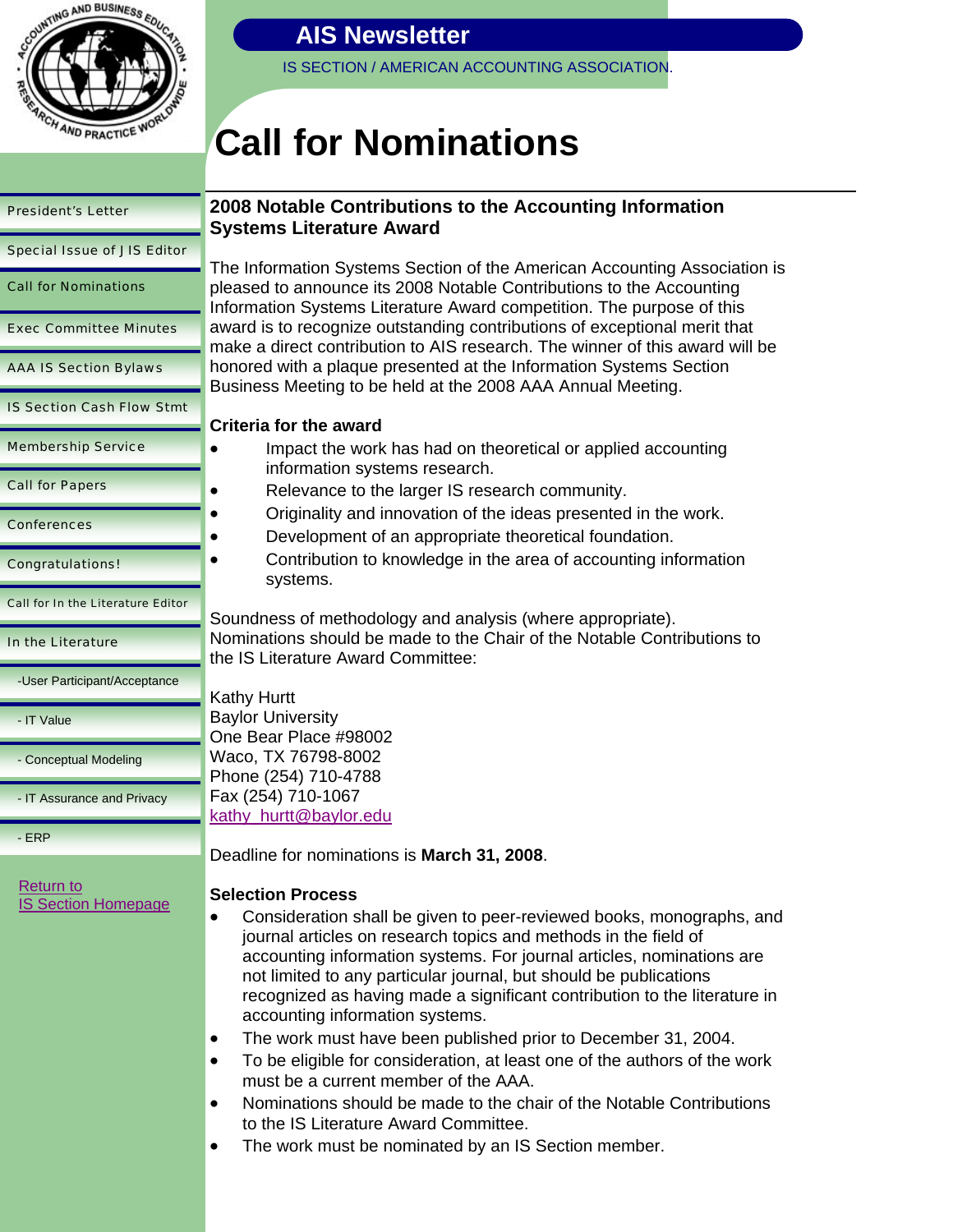- The nominating letter should include statements that assess the importance of the work and its current or potential impact on the accounting information systems literature.
- Electronic or physical submissions are accepted. Four copies are

### **2008 Outstanding Accounting Information Systems Dissertation Award**

The Information Systems Section of the American Accounting Association is pleased to announce its 2008 Outstanding Dissertation Award Competition. The purpose of this award is to recognize outstanding dissertations in the field of accounting information systems. Submitted dissertations shall be judged by the IS Section Outstanding Dissertation Award Committee: Georgia Smedley (Chair), Carlin Dowling, and Dwayne McSwain. The winner will be honored with a plaque presented at the IS Section Business Meeting at the 2008 Annual Meeting in Anaheim, CA. An abstract of the winning dissertation will appear in the Section Newsletter. Entries may be nominated by either the student who wrote the dissertation or by one or more members of the dissertation committee. The entry should not be under simultaneous consideration by other sections of the AAA.

The submission requirements are as follows:

- 1. Dissertation topic dealing with information systems.
- 2. Dissertation completed between January 1, 2007 and December 31, 2007.
- 3. A letter signed by the dissertation chair stating the dissertation was completed and accepted by the degree granting institution during the above period.
- 4. A nominating letter stating why the dissertation should be recognized as outstanding.
- 5. A paper from the dissertation that meets the criteria for papers submitted to the Journal of Information Systems\* or a 15 page abstract (the paper format is strongly encouraged).

Please submit four hard copies or one electronic copy (electronic submission is encouraged) to: Georgia Smedley University of Missouri – Kansas City Henry W. Bloch School of Business and Public Administration Room 315 5110 Cherry St. Kansas City, MO 64110 smedleyg@umkc.edu

All submissions must be postmarked by **March 31, 2008**. The award committee may request finalists to submit a copy of their completed dissertation.

\* Please refer to the latest issue for requirements related to length, format and other matters such as inclusion of experimental instruments.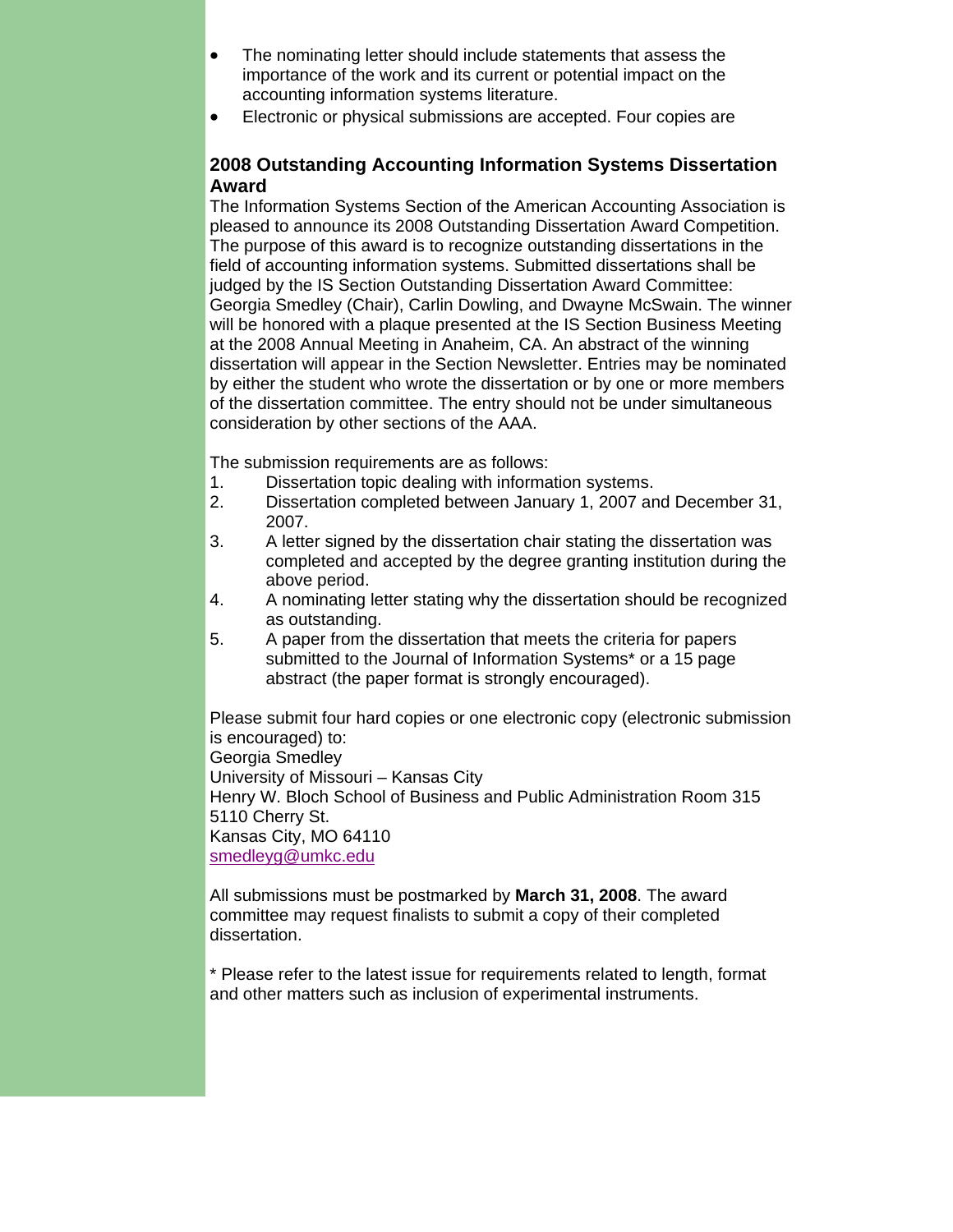

IS SECTION / AMERICAN ACCOUNTING ASSOCIATION.

# **Executive Committee Meeting Minutes 2008 IS Mid-Year Meeting ~ Ronny Daigle**

|  |  | <b>President's Letter</b> |  |
|--|--|---------------------------|--|
|--|--|---------------------------|--|

Call for Nominations

Special Issue of JIS Editor

Exec Committee Minutes

IS Section Cash Flow Stmt

AAA IS Section Bylaws

Membership Service

### . **January 3, 2008**

**Present:** Bruce Dehning, Elaine Mauldin, Mary Curtis, Ronny Daigle, Marcus Odom, Vern Richardson, Uday Murthy, Faye Borthick, Kathy Hurtt, Georgia Smedley, Marianne Bradford, Del Devries, Carlin Dowling, Paul Steinbart, Chris Wolfe, Brad Tuttle, Maureen Macha, Dee Strahan

**Call to Order:** President Bruce Dehning called the meeting to order at 9:00am

Before moving through agenda items, Bruce briefly mentioned the following with regard to the current IS Midyear Meeting:

- There had been problems with online registration that caused a delay for some to register.
	- The number of participants in the New Scholars Consortium had decreased from 30 to 13, Probably because the conference was on the west coast this year.
- The number of conference participants had decreased from approximately 130 to 100. Because of the decrease, the conference was going to run a deficit of approximately \$10,000. However, KPMG's sponsorship increase from \$5,000 to \$25,000 covered the deficit.

### **Research & Publications Report – Uday Murthy**

Twenty-five research submissions were made to the conference, an increase of three from the prior year. All were accepted either into a concurrent or forum session. There were three reviews per submission, with good feedback provided to the authors. It was hoped that next year's location of the conference could help increase the number of submissions.

### **Education Issue's Report – Marianne Bradford**

Eight submissions were made to the conference, with three accepted for presentation in a concurrent session. The remaining five were accepted into a forum/roundtable session. Of the five, three were expected to be presented in the session. The numbers of submissions and acceptances in sessions were very similar to the prior year. There were two reviews per submission.

### **Continuation of Research & Publications Report – Uday Murthy**

Five papers are being presented at the conference from the AI/ET Section. Best paper nominees are identified as such in the conference program. The conference has gone back to the old format of having the author present the paper, followed by the discussant's comments.

Brad Tuttle noted that *JIS* had an acceptance rate of approximately 16- 17% for the year. The number of submissions had decreased by eight from the prior year.

Call for Papers

Conferences

Congratulations!

Call for In the Literature Editor

### In the Literature

-User Participant/Acceptance

- IT Value

- Conceptual Modeling

- IT Assurance and Privacy

- ERP

Return to IS Section Homepage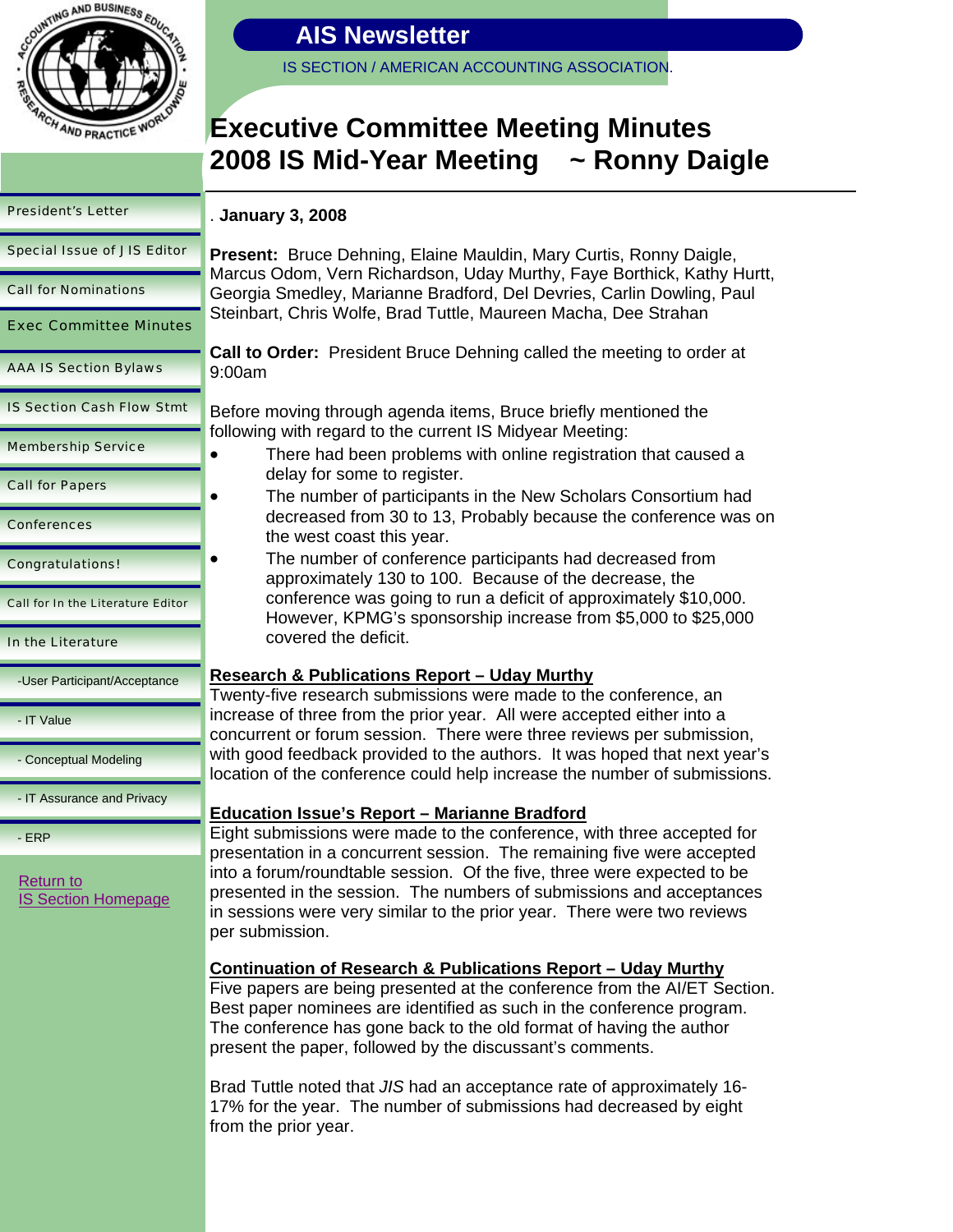Uday noted that the R&P committee recommended raising the submission fee to *JIS*. The following items were brought up in the discussion:

- Mary Curtis noted that in her Treasury Report, *JIS* had a deficit of approximately \$15,000 for the year.
- A suggestion was made that the fee be raised for non-members of the IS Section
- It was noted that IJAIS has no fee
- Basing a fee on membership could impact international submissions to JIS
- The submission system would either have to be redesigned for requesting membership number or would require submissions be made on the honor system
- A fee helps deter frivolous submissions

It was agreed that the fee should be raised to \$50 for members and \$75 for non-members. The R&P Committee will make an amendment to implement the change in submission fees.

Uday gave an update on possibility of the Section having an online education journal, a topic that had been first brought up at the annual meeting. The following items were brought up in the discussion: Uday stated that Sev Grabski was going to do more research on the matter

- The journal could possibly be like the Auditing Section's *Current Issues in Auditing*
- The initial cost for starting up auditing section's online journal was approximately \$20,000
- Brad Tuttle suggested that the journal provide the ability for user comments, such as "this is what I have done with the assignment"
- The journal could be included as part of the proposed AAA Commons, which is to help spread resources amongst all AAA members. Bruce provided a handout discussing the AAA's strategic vision, which includes the proposed Commons. See http://aaahq.org/about/AAAShareVisionDocumentJan08fnl\_4\_.pdf.
- The AIS Educator Association, which already has an online journal, is open to partnering with the IS Section on this matter
- The journal's content could be rated like that at amazon.com
- A suggested journal name of JIS Educators Journal was mentioned as a means of leveraging the Section's brand
- Use of the AAA Commons for the proposed journal would alleviate concerns about the Section incurring the cost, as well as concerns about journal quality
- It was asked whether old education articles from JIS could be included at the AAA Commons
- Issues in Accounting Education was mentioned as an already existing outlet for AIS education publications and that such an outlet may not require the need for an online journal
- It was noted that Carolyn Strand Norman has been named an Associate Editor at Issues in Accounting Education and she could be a non-voting member of the R&P committee

Based upon the discussion, it was agreed that the section not have its own education journal. It was agreed that a mass email should be sent to all Section members about AIS Education publication outlets and that the Section website should be modified to include the list of possible outlets that had been emailed to the membership during the fall of 2007. It was also noted that the website needs to be updated for the change in editor at *JIS*.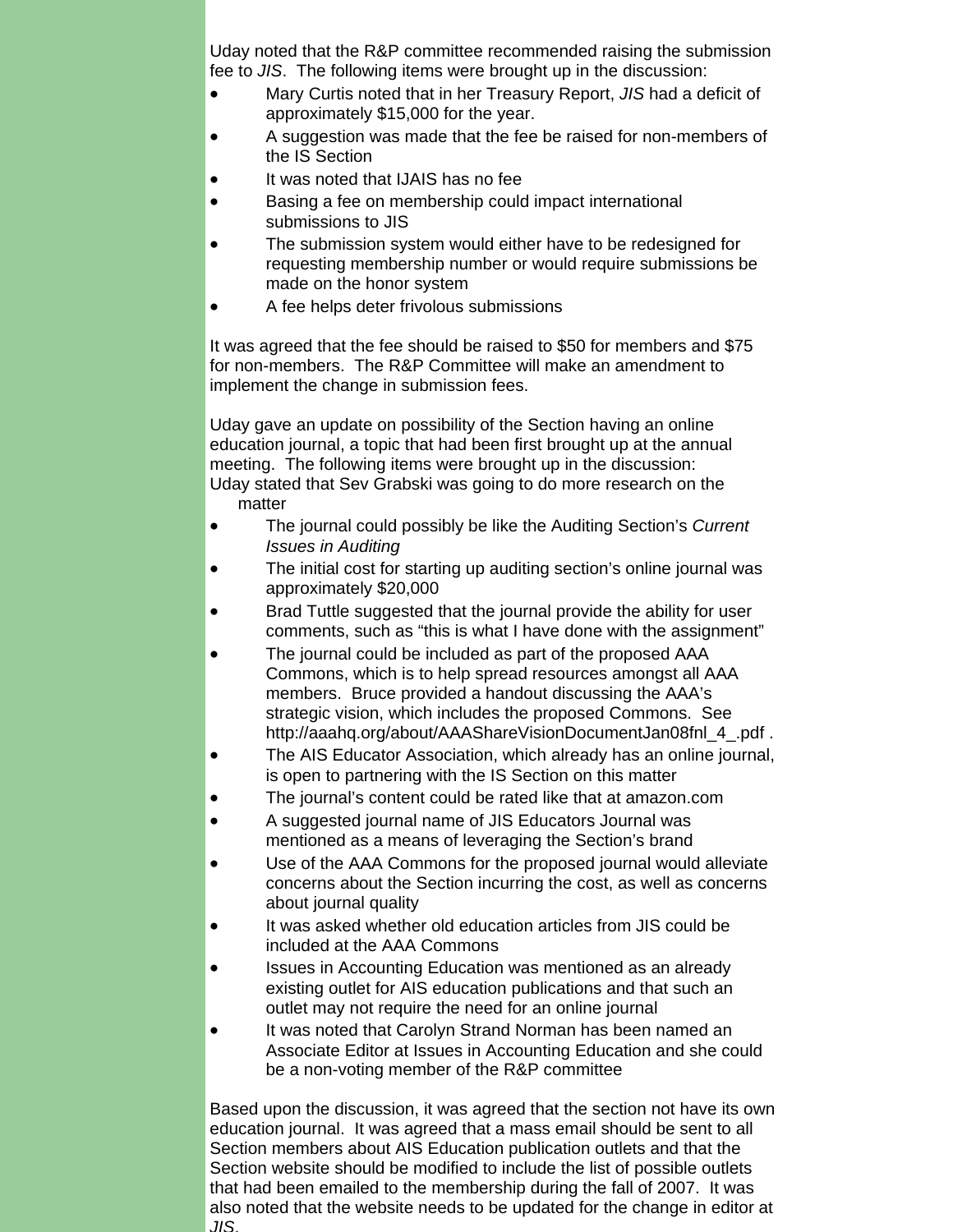*JIS*.

#### **By-Laws Report – Vern Richardson**

A list of changes to the Section By-Laws as approved at the annual meeting was provided. See the AAA IS Section Bylaws section of the Newsletter. Changes focused on experience requirements for certain officer positions, with the experience requirements for Vice-President Academic more specific vs. those for Treasurer and Secretary. Marianne Bradford noted some inconsistencies in terminology in the list, such as "Mid-Year Meeting chair" and "mid-year meeting coordinator". A motion was unanimously passed that the by-laws be modified with the terminology changes made for consistency.

#### **2008 Mid-Year Meeting Chair's Report – Marcus Odom**

Marcus reported that there were 97 paid registrations and seven individuals whose fees were taken care of by the conference, such as representatives from KPMG. The conference program was discussed, including a breakdown of the number of research and education papers in concurrent sessions and forum sessions, as well as AI/ET sessions, workshops and panels. The New Scholars Consortium has 13 attendees while the SMAP Workshop had 15 attendees.

Marcus noted that guest speakers included Susan Haka, AAA President-Elect, and Kevin Coleman, KPMG Partner. The conference was sponsored by KPMG, Microsoft Dynamics (break) and the AIS Educator Association (reception). ISACA was approached as a sponsor but did not have enough funds in their budget to do so. ISACA will be contacted again for sponsoring future meetings.

Marcus discussed the need to document for future program chairs the process of putting together the conference. The conference manual would be updated, specifically for the need of the current chair to communicate with the former chair regarding how certain matters are to be addressed with putting together the conference.

Marcus thanked both the research and education chairs their work, especially lining up discussants. Marcus noted that Greg Gerard took complete care of the New Scholars Consortium.

Marcus stated that he did the programs totally himself. Approximately \$22,000 had been generated from conference participant fees. This was approximately \$6,000 less from the prior year. With respect to hotels, the conference was short by approximately \$5,000 from meeting the minimum. It was noted that holding the conference in the western part of the U.S. usually causes a decline in the number of participants.

#### **2009 Mid-Year Meeting Chair's Report – Marianne Bradford**

The location of next year's meeting was discussed. Marianne mentioned that Puerto Rico was being considered but would likely be a problem because it is not a driving location. Austin had been initially considered but there was a concern that the Auditing Section is holding their Mid-Year Meeting in Austin this year. Some participants of the IS Mid-Year also attend the Auditing Mid-Year. Auditing's hotel rate was \$159 per night this year.

Dee Strahan joined the meeting to provide insights into the process of selecting a location, such negotiating with hotel revenue managers over rates and room/night commitments. She commented that when the hotel commitment is not met, the conference must cover the shortfall. Dee noted that some current year conference participants had acquired rooms at government rates, thereby helping cause part of this year's shortfall. She was going to talk to the hotel about receiving credit for these participants.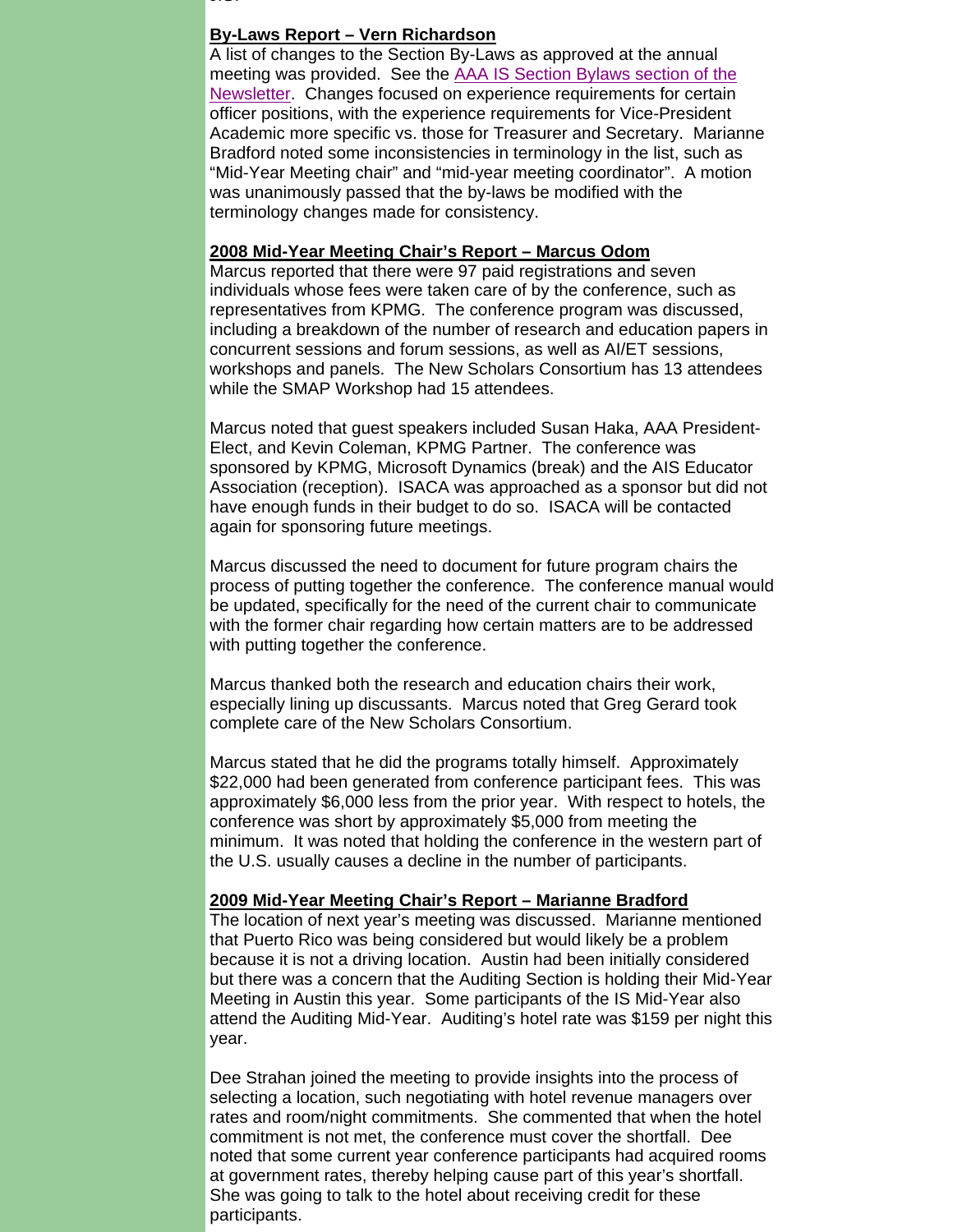Dee provided a schedule providing information about possible conference locations for next year. Its contents were explained and discussed, such as the consideration for attrition. Dee noted that, like Auditing, conference attendance tends to decrease when held on the west coast. Auditing attendance has increased with this year's conference. After reviewing the list and discussing matters such as direct flights and hotel cost, it was decided that more information would be gathered about Charleston and Austin. Dee planned on gathering more information about these locations during the conference.

### **Treasurer's Report – Mary Curtis**

Mary provided a schedule showing cash flow activities for 2000-01 through 2006-07, as well as the 2006-07 budget. See the IS Section Cash Flow Statement section of the Newsletter. Mary noted that journal cost had increased because it was now being outsourced. She also noted that there was a slight net cash inflow from the past Annual Meeting. While this year's Mid-Year Meeting appears to have a large net inflow, KPMG paid the \$75,000 in advance for three years. Backing out the \$50,000 for future years results in an ending cash balance of approximately \$109,000. Mary proposed that the out-going treasurer produce the budget for the next year because of the familiarity gained during the current year. Bruce and Elaine both agreed and noted that this will be added to the treasurer's manual.

### **Membership Service's Report – Del Devries**

See the Membership Service section of the Newsletter for handout reporting on the activities of the Membership Service Committee. Del noted that AAA has purchased the Hasselback database. Del also noted that AAA's data has been difficult to analyze and has required time and effort gathering good data for analysis.

### **2008 Annual Meeting Chair's Report – Elaine Mauldin for Sandy Richtermeyer**

Elaine noted that Sandy stated that there had been 32 submissions and 45 individuals who had volunteered to be reviewers. An announcement would be made at the conference that more reviewers are needed.

### **Notable Contribution to Literature's Report – Kathy Hurtt**

Kathy provided a handout for the call for nominations for this year award. Bruce stated he would have the call sent out to all members in an email. Kathy noted that the deadline is March 31, 2008. See the Call for Nominations section of the Newsletter.

### **Outstanding Dissertation's Report – Georgia Smedley**

Georgia noted that the deadline for submission is April 15, 2008. See the Call for Nominations section of the Newsletter. An email will be sent to members for nominations, as well as dissertation abstracts. It was noted that the timing of the spring newsletter would not allow timely calls for nominations for this year's awards.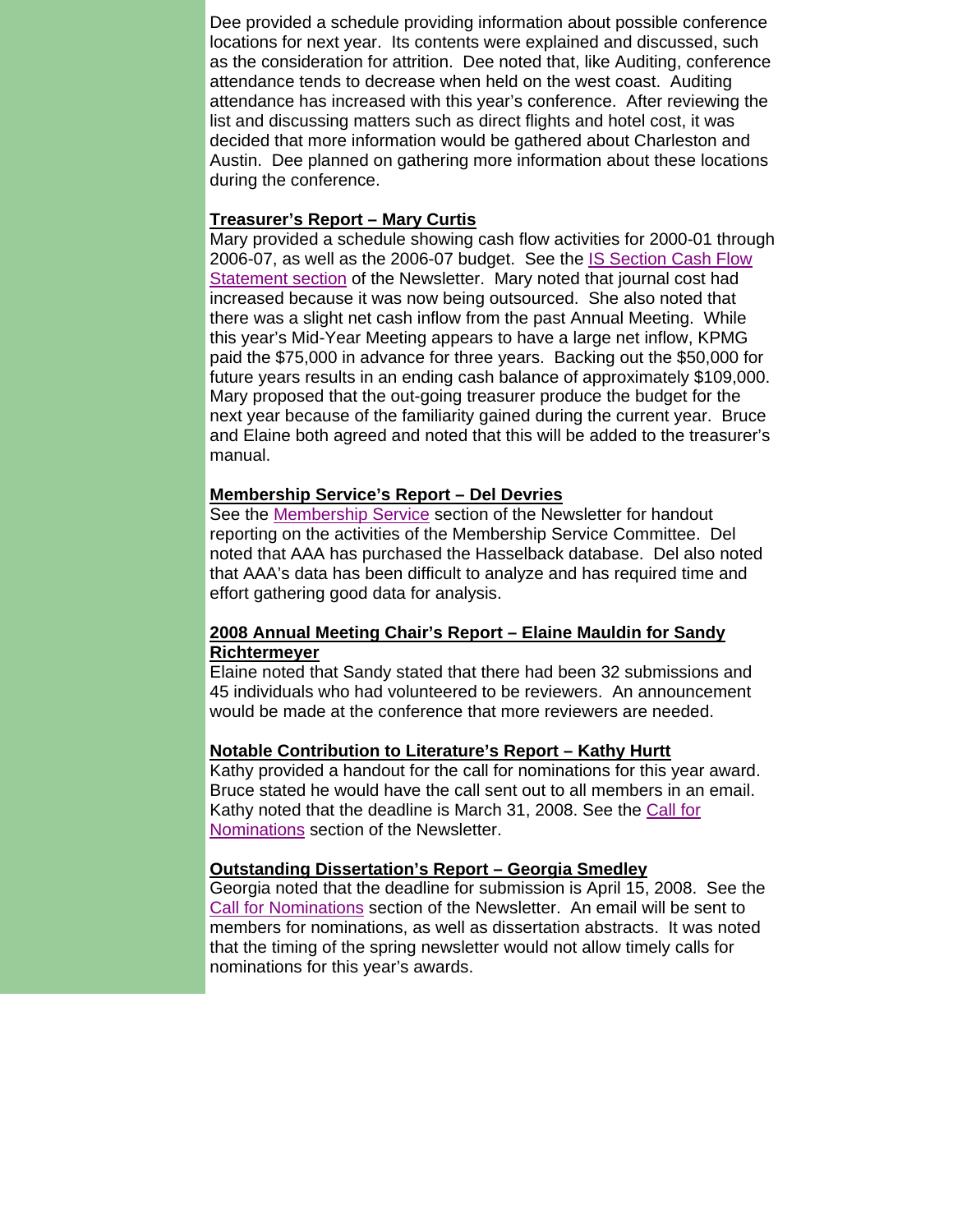

IS SECTION / AMERICAN ACCOUNTING ASSOCIATION.

# **Changes to the AAA IS Section Bylaws**

#### President's Letter

Special Issue of JIS Editor

Call for Nominations

Exec Committee Minutes

AAA IS Section Bylaws

IS Section Cash Flow Stmt

Membership Service

Call for Papers

**Conferences** 

Congratulations!

Call for In the Literature Editor

In the Literature

-User Participant/Acceptance

- IT Value

- Conceptual Modeling

- IT Assurance and Privacy

- ERP

Return to IS Section Homepage Changes to the AAA IS section Bylaws (as approved by the Executive Committee on August 7, 2007 with changes accepted January 9, 2008), to be approved by membership in August 2008 at the AAA Annual Meeting.

### **This section:**

VI. Election of Officers The election of section officers and other elected positions will occur by mail, facsimile, electronic vote, or a vote at the annual business meeting. The executive committee will decide for each election which of these methods to use. All officer terms will run from September 1 through August 31. Any member of the Section may make recommendations of nominees to a nominating committee. The slate of nominees for section officers will be selected by the nominating committee composed of the prior year's President, the current President, the current President-Elect and two at-large members. The most senior (prior year) President will chair the nominating committee. The at-large members serve in a nonvoting advisory role to the nominating committee. In addition, a person may be nominated by a petition signed by not less than ten (10) members of the IS Section. Persons nominated by petition must previously have agreed to serve if elected. The slate of nominees shall be published 30 days prior to the beginning of the election. Only members of the IS Section are eligible to vote.

### **Is to be replaced with:**

VI. Election of Officers The election of section officers and other elected positions will occur by mail, facsimile, electronic vote, or a vote at the annual business meeting. The executive committee will decide for each election which of these methods to use. All officer terms will run from September 1 through August 31.

 Vice-President Academic (President-Elect) must have served the IS Section in a significant capacity during at least two of the last five years. The two years of service may be obtained while performing the following roles within the IS Section: mid-year meeting chair, secretary, treasurer, journal editor, a committee chair, a regional liaison, or a member of the research and publications committee.

 Treasurer must have served the Section in a significant capacity during at least two of the last five years. The two years of service may be obtained while performing the various roles within the IS Section. Examples of a significant service include, but are not limited to, mid-year meeting chair, secretary, journal editor, a committee chair, a regional liaison, or a member of the research and publications committee.

 Secretary must have served the Section in a significant capacity during at least one of the last five years. The year of service may be obtained while performing the various roles within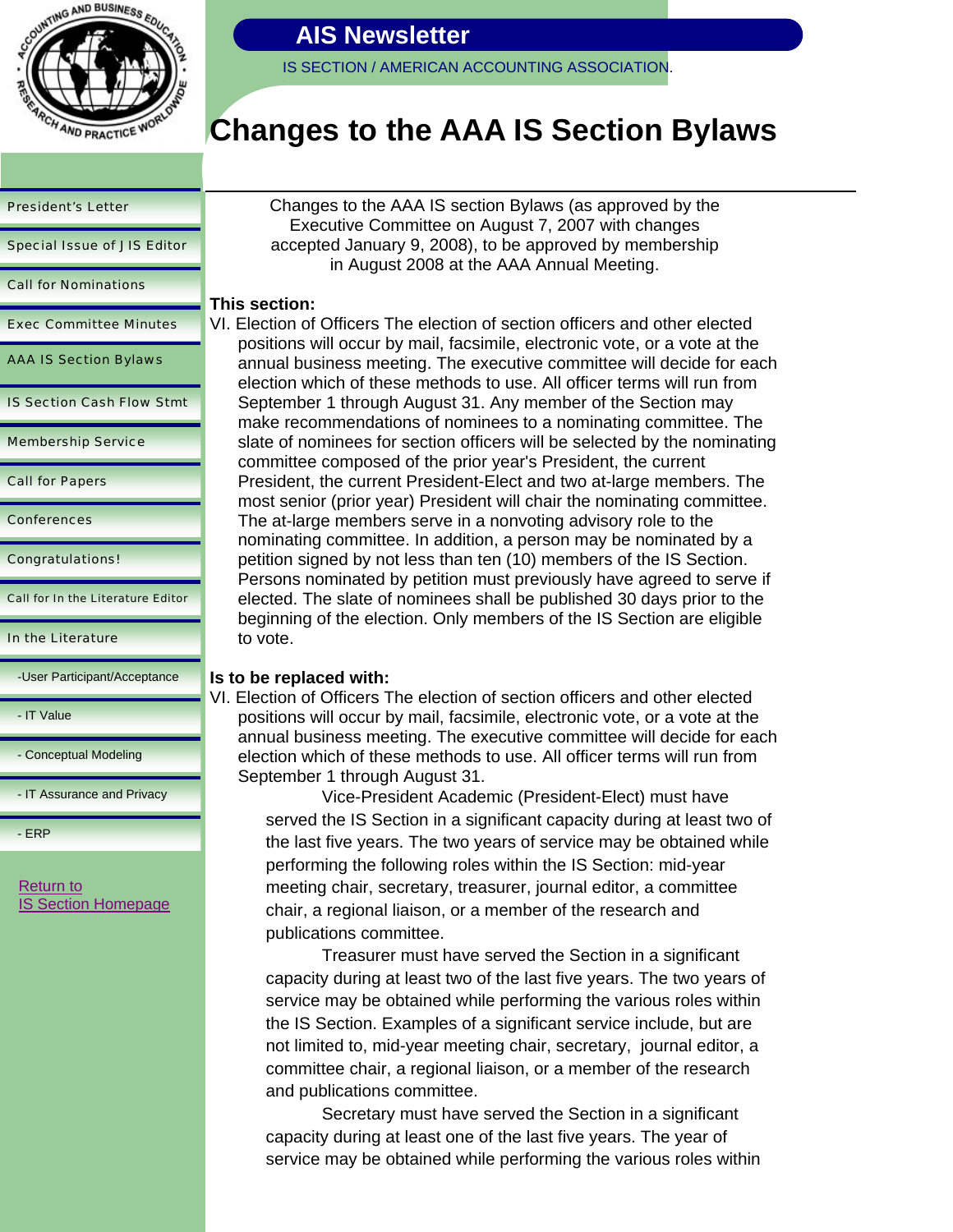the IS Section. Examples of a significant service include, but are not limited to, mid-year meeting chair, journal editor, a committee chair, a regional liaison, or a member of the research and publications committee.

Any member of the Section may make recommendations of nominees to a nominating committee. The slate of nominees for section officers will be selected by the nominating committee composed of the prior year's President, the current President, the current Vice President – Academic (President Elect) and two at-large members. The most senior (prior year) President will chair the nominating committee. The at-large members serve in a nonvoting advisory role to the nominating committee. In addition, a person may be nominated by a petition signed by not less than ten (10) members of the IS Section. Persons nominated by petition must previously have agreed to serve if elected. The slate of nominees shall be published 30 days prior to the beginning of the election. Only members of the IS Section are eligible to vote.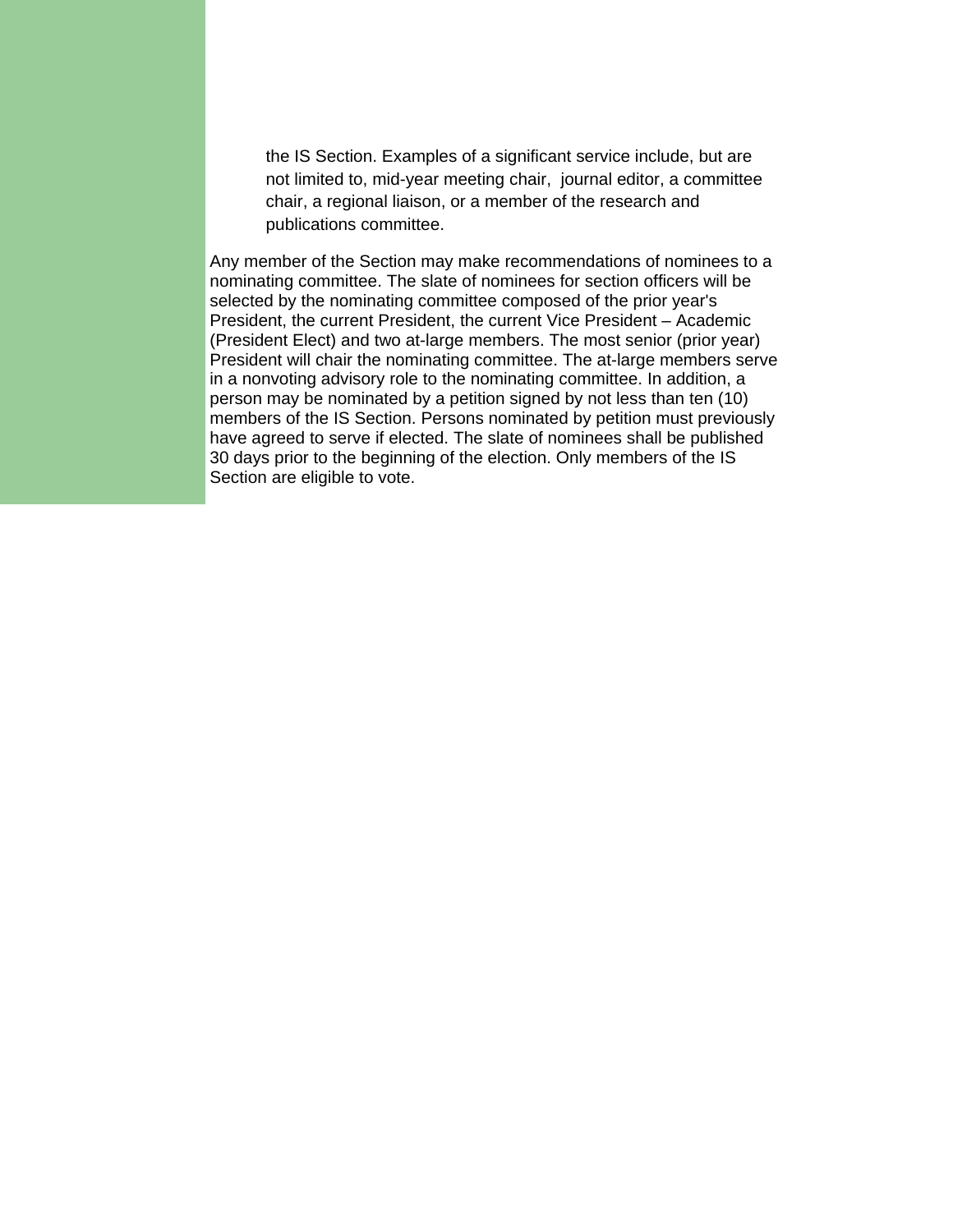

IS SECTION / AMERICAN ACCOUNTING ASSOCIATION.

IS Section Cash Flow Time Series by Profit Center

# **IS Section Cash Flow Statement**

| <b>President's Letter</b>                |                                                        |
|------------------------------------------|--------------------------------------------------------|
|                                          | Inflow = Tan<br>Outflow = Lt. Green                    |
| <b>Special Issue of JIS Editor</b>       | Net = Lt. Yellow                                       |
|                                          | IS CASH FLOW HISTORY                                   |
| <b>Call for Nominations</b>              | <b>Beginning Balance</b><br><b>INFLOW</b>              |
|                                          | <b>DUES</b>                                            |
|                                          | Deferred Dues-Assoc.<br>Deferred Dues-Full             |
| <b>Exec Committee Minutes</b>            | Assoc. Member Dues<br>Full Member Dues                 |
|                                          |                                                        |
|                                          | <b>Total Dues Inflow</b><br><b>OTHER INCOME</b>        |
| <b>AAA IS Section Bylaws</b>             | Contributions                                          |
|                                          | Interest Income<br>Misc                                |
|                                          | <b>Total Other Income</b>                              |
| <b>IS Section Cash Flow Stmt</b>         | <b>JOURNAL</b>                                         |
|                                          | Advertising<br>Subscriptions                           |
|                                          | Submission Fees<br>Sale of Publications                |
| <b>Membership Service</b>                | Sale of back issues                                    |
|                                          | Royalties                                              |
|                                          | <b>Total Journal</b>                                   |
| <b>Call for Papers</b>                   | OUTFLOW                                                |
|                                          | <b>JOURNAL</b><br>Printing                             |
|                                          | Mailing                                                |
| Conferences                              | Editor's Discr.Fees                                    |
|                                          | Postage                                                |
|                                          | Misc.                                                  |
| <b>Congratulations!</b>                  | AAA Staff Support                                      |
|                                          | <b>Total Journal</b>                                   |
|                                          | Net Journal<br><b>OTHER PUBLICATIONS</b>               |
| <b>Call for In the Literature Editor</b> | Publ. Purchases                                        |
|                                          | GENERAL/ADMIN.                                         |
|                                          | Postage                                                |
| In the Literature                        | Misc.<br><b>AAA Staff Support</b>                      |
|                                          | Credit Card Fees                                       |
|                                          | Council Fee<br>Awards                                  |
|                                          | <b>Total General</b>                                   |
| -User Participant/Acceptance             | <b>COMMITTEES/OFFICERS</b>                             |
|                                          | Hotel-Rooms/Food/Bev                                   |
|                                          | Travel<br>Misc.                                        |
| - IT Value                               | Total Committee/Officer                                |
|                                          | Net Membership and Journal                             |
|                                          |                                                        |
| - Conceptual Modeling                    | IS CASH FLOW HISTORY                                   |
|                                          | <b>INFLOW</b>                                          |
|                                          | <b>ANNUAL MEETING CPE</b>                              |
| - IT Assurance and Privacy               | <b>Registration Fees</b><br><b>OUTFLOW</b>             |
|                                          | ANNUAL MEETING                                         |
|                                          | Hotel-Rooms/Food/Bev                                   |
| - ERP                                    | <b>Net Annual Meeting</b>                              |
|                                          | <b>INFLOW</b>                                          |
|                                          | <b>MID-YEAR MEETING</b>                                |
|                                          | <b>Registration Fees</b>                               |
| Return to                                | Contributions received                                 |
|                                          | <b>CPE Registration Fees</b><br>Total Mid-year Meeting |
| <b>IS Section Homepage</b>               | <b>OUTFLOW</b>                                         |
|                                          | <b>MID-YEAR MEETING</b>                                |
|                                          | <b>AAA Staff Support</b>                               |
|                                          | Printing<br>Hotel-Rooms/Food/Bev **                    |
|                                          | Hotel-Audio Visuals                                    |
|                                          | Mtng. Entertainment                                    |
|                                          | Speakers                                               |
|                                          | Mtg. Coord.-Exp.<br>Postage                            |
|                                          | Supplies                                               |
|                                          | Travel                                                 |
|                                          | Awards & Misc<br>Total Meeting                         |
|                                          | <b>Net Mid-Year Meeting</b>                            |
|                                          |                                                        |
|                                          |                                                        |
|                                          | Net Flow<br><b>Ending Balance</b>                      |
|                                          |                                                        |

| <b>CASH FLOW HISTORY</b> |                                | 2000-01               | 2001-02              | 2002-03                  | 2003-04              | 2004-05              | 2005-2006             | 2006-2007            | 06-07 Budget             | Variance                 |
|--------------------------|--------------------------------|-----------------------|----------------------|--------------------------|----------------------|----------------------|-----------------------|----------------------|--------------------------|--------------------------|
|                          |                                |                       |                      |                          |                      |                      |                       |                      |                          |                          |
|                          | eginning Balance               | 117.642.94            | 116,801.16           | 100.845.20               | 86.347.75            | 96.171.21            | 90.562.66             | 76,430.73            | 76.430.73                |                          |
|                          | <b>FLOW</b><br><b>JES</b>      |                       |                      |                          |                      |                      |                       |                      |                          |                          |
|                          | Deferred Dues-Assoc.           | 152.88                | (82.76)              | (183.68)                 | (95.00)              | 31.00                | 83.00                 | (120.00)             | $\blacksquare$           | (120.00)                 |
|                          | Deferred Dues-Full             | 360.00                | (2.549.75)           | (1.940.00)               | 235.00               | (580.00)             | 879.00                | 605.75               |                          | 605.75                   |
|                          | Assoc. Member Dues             | 520.12                | 652.76               | 590.68                   | 425.00               | 444.00               | 408.00                | 474.00               | 400.00                   | 74.00                    |
|                          | <b>Full Member Dues</b>        | 14,040.00             | 16,289.75            | 15,885.00                | 12,680.00            | 11,475.00            | 11,620.00             | 11,235.25            | 10.000.00                | 1.235.25                 |
|                          | <b>Total Dues Inflow</b>       | 15,073.00             | 14,310.00            | 14,352.00                | 13,245.00            | 11,370.00            | 12,990.00             | 12,195.00            | 10,400.00                | 1,795.00                 |
|                          | <b>THER INCOME</b>             |                       |                      |                          |                      |                      |                       |                      |                          |                          |
|                          | Contributions                  | 5.000.00              |                      | 4.983.00                 |                      |                      |                       |                      |                          |                          |
|                          | Interest Income                | 5,526.34              |                      | 495.26                   | 246.02               | 1,310.72             | 3,117.60              | 3,925.59             | 2,200.00                 | 1.725.59                 |
|                          | Misc                           | 1,593.53              | 1,661.85             |                          |                      |                      |                       |                      | 1,400.00                 | (1,400.00)               |
|                          | <b>Total Other Income</b>      | 12,119.87             | 1,661.85             | 5,478.26                 | 246.02               | 1,310.72             | 3.117.60              | 3,925.59             | 3,600.00                 | 325.59                   |
|                          | <b>JURNAL</b>                  |                       |                      |                          |                      |                      |                       |                      |                          |                          |
|                          | Advertising                    |                       | 200.00               |                          | 300.00               |                      | 300.00                | 300.00               | 150.00                   | 150.00                   |
|                          | Subscriptions                  | 7,210.00              | 7,931.00             | 6,755.00                 | 7,639.50             | 7,314.00             | 7,630.00              | 20,675.45            | 7,200.00                 | 13,475.45                |
|                          | <b>Submission Fees</b>         | 1.099.42              | 775.00               | 1.080.00                 | 810.00               | 930.00               | 740.00                | 950.00               | 800.00                   | 150.00                   |
|                          | Sale of Publications           | 235.00                | 580.00               | 470.00                   | 310.00               | 389.00               | 205.00                |                      | 300.00                   | (300.00)                 |
|                          | Sale of back issues            |                       |                      |                          |                      |                      |                       | 535.00               |                          | 535.00                   |
|                          | Rovalties                      | 1.259.54              | 960.87               | 1.263.32                 | 11,568.20            | 494.99               | 124.94                | 1.617.83             | 500.00                   | 1.117.83                 |
|                          | <b>Total Journal</b>           | 9.803.96              | 10.446.87            | 9.568.32                 | 20.627.70            | 9.127.99             | 8.999.94              | 24,078.28            | 8,950.00                 | 15,128.28                |
|                          | <b>UTFLOW</b>                  |                       |                      |                          |                      |                      |                       |                      |                          |                          |
|                          | <b>JURNAL</b>                  |                       |                      |                          |                      |                      |                       |                      |                          |                          |
|                          | Printing<br>Mailing            | 13,199.02<br>6,133.04 | 6,327.09<br>2,296.88 | 12.626.62<br>4.060.28    | 8.222.09<br>2,943.49 | 8,087.15<br>2,954.94 | 11,561.42<br>4.527.16 | 9,941.20<br>3,548.08 | 10,500.00<br>4.000.00    | (558.80)<br>(451.92)     |
|                          | Editor's Discr.Fees            |                       |                      |                          | 3,000.00             | 1,000.00             | 1,000.00              | 3,000.00             | 1,500.00                 | 1,500.00                 |
|                          | Postage                        | 888.07                | 301.72               | 220.17                   | 225.70               | 158.55               | 480.63                | 415.83               | 250.00                   | 165.83                   |
|                          |                                |                       |                      |                          |                      |                      |                       | 399.25               |                          | 399.25                   |
|                          | Misc.                          | 1,487.49              | ÷                    |                          |                      |                      |                       |                      |                          |                          |
|                          | <b>AAA Staff Support</b>       | 12,183.00             | 5,780.00             | 17,168.00                | 10,619.00            | 5,957.00             | 23,231.50             | 21,127.00            | 14,500.00                | 6,627.00                 |
|                          | <b>Total Journal</b>           | 33,890.62             | 14.705.69            | 34.075.07                | 25.010.28            | 18,157.64            | 40.800.71             | 38,431.36            | 30.750.00                | 7.681.36                 |
|                          | et Journal                     | (24,086.66)           | (4, 258.82)          | (24, 506.75)             | (4, 382.58)          | (9,029.65)           | (31, 800.77)          | (14, 353.08)         | (21.800.00)              | 7,446.92                 |
|                          | <b>THER PUBLICATIONS</b>       |                       |                      |                          |                      |                      |                       |                      |                          |                          |
|                          | Publ. Purchases                |                       | 8,272.99             |                          |                      | 717.02               | 253.67                |                      |                          |                          |
|                          | ENERAL/ADMIN.                  |                       |                      |                          |                      |                      |                       |                      |                          |                          |
|                          | Postage                        | 15.27                 | 103.73               | 379.45                   | 160.34               | 278.77               | 231.20                | 121.33               | 300.00                   | (178.67)                 |
|                          | Misc.                          | 2,700.99              | 1.422.78             | $\overline{\phantom{a}}$ | 1.272.19             | 300.00               | 500.00                |                      |                          | $\overline{\phantom{a}}$ |
|                          | <b>AAA Staff Support</b>       | ÷                     | 10,948.00            |                          | $\sim$               |                      |                       |                      |                          | ÷                        |
|                          | Credit Card Fees               |                       |                      |                          | 796.21               | 837.83               | 1.001.66              | 1,017.93             | 950.00                   | 67.93                    |
|                          | Council Fee                    | 500.00                | 500.00               | 495.26                   | 246.02               | 500.00               | 500.00                |                      |                          |                          |
|                          | Awards                         | 644.50                | 841.90               | 1.056.20                 | 990.25               | 953.50               | 1.377.00              | 780.75               | 1.000.00                 | (219.25)                 |
|                          | <b>Total General</b>           | 3,860.76              | 13,816.41            | 1,930.91                 | 3,465.01             | 2,870.10             | 3,609.86              | 1,920.01             | 2.250.00                 | (329.99)                 |
|                          | <b>MMITTEES/OFFICERS</b>       |                       |                      |                          |                      |                      |                       |                      |                          |                          |
|                          | Hotel-Rooms/Food/Bev<br>Travel | 437.50                | 957.81               | 1.507.47                 | 402.00               | 362.69               | 918.89                | 805.18               | 1.000.00                 | (194.82)                 |
|                          | Misc.                          |                       |                      |                          |                      |                      |                       |                      |                          |                          |
|                          | Total Committee/Officer        | 437.50                | 957.81               | 1,507.47                 | 402.00               | 362.69               | 918.89                | 805.18               | 1.000.00                 | (194.82)                 |
|                          | et Membership and Journal      | (1, 192.05)           | (11, 334, 18)        | (8, 114.87)              | 5,241.43             | (298.74)             | (20.475.59)           | (957.68)             | (11,050,00)              | 10.092.32                |
|                          |                                |                       |                      |                          |                      |                      |                       |                      |                          |                          |
|                          |                                |                       |                      |                          |                      |                      |                       |                      |                          |                          |
|                          | <b>CASH FLOW HISTORY</b>       | 2000-01               | 2001-02              | 2002-03                  | 2003-04              | 2004-05              | 2005-2006             | 2006-2007            | 06-07 Budget             | Variance                 |
|                          | <b>FLOW</b>                    |                       |                      |                          |                      |                      |                       |                      |                          |                          |
|                          | <b>INUAL MEETING CPE</b>       |                       |                      |                          |                      |                      |                       |                      |                          |                          |
|                          | Registration Fees              | 386.87                | 3,986.48             | 601.59                   | 485.13               |                      |                       |                      | $\overline{\phantom{a}}$ | $\overline{a}$           |
|                          | <b>ITFLOW</b>                  |                       |                      |                          |                      |                      |                       |                      |                          | $\overline{\phantom{a}}$ |
|                          | <b>INUAL MEETING</b>           |                       |                      |                          |                      |                      |                       |                      |                          |                          |
|                          | Hotel-Rooms/Food/Bev           | 36.60                 |                      | 31.25                    | 1,761.38             | 315.12               | 1,279.00              | (268.94)             | 800.00                   | (1,068.94)               |
|                          | t Annual Meeting               | 350.27                | 3,986.48             | 570.34                   | (1.276.25)           | (315.12)             | (1.279.00)            | 268.94               | (800.00)                 | 1.068.94                 |
|                          |                                |                       |                      |                          |                      |                      |                       |                      |                          |                          |
|                          | FLOW                           |                       |                      |                          |                      |                      |                       |                      |                          |                          |
|                          |                                |                       |                      |                          |                      |                      |                       |                      |                          |                          |

### Mid-Year Meeting Detail

**Full Members**<br>Student Members

|  | Meeting Location        | Hilton-Disney<br>Orlando | Holiday Inn<br>San Diego | Hilton<br>Clearwater | Crowne Plaza<br>New Orleans | DoubleTree<br>Scottsdale | Hiltom<br>Savannah |
|--|-------------------------|--------------------------|--------------------------|----------------------|-----------------------------|--------------------------|--------------------|
|  | Attendance              | 119                      | 108                      | 123                  | 136                         | 121                      | 129                |
|  | Major hotel charges:    |                          |                          |                      |                             |                          |                    |
|  | Doctoral reception      |                          | 647.36                   | 698.83               | 672.43                      | 749.17                   | 231.12             |
|  | Thurs, breakfast/breaks |                          | 703.11                   | 2.009.14             | 2.414.97                    | 1.360.17                 | 292.75             |
|  | Thurs, lunch            |                          | 833.05                   | 1,518.44             | 1,907.33                    | 1.894.52                 | 3,378.72           |
|  | Thurs, reception        | 4.021.28                 | 3.097.90                 | 3.096.32             | 3.322.64                    | 1,001.78                 | 995.74             |
|  | Fri, breakfast/breaks   | 3,432.70                 | 1.699.29                 | 2.370.48             | 3.933.05                    | 3.864.19                 | 314.58             |
|  | Fri, lunch              | 3.025.07                 | 1.875.39                 | 2.277.66             | 3,770.85                    | 3.798.76                 | 5.330.53           |

17,575.00

22.075.00

28,275.82

607.44

 $7,800.00$ 

30,683.26

 $(8.608.26)$ 

754

 $99$ 

 $(841.78)$   $(15,955.96)$ 

116,801.16 100,845.20

779

 $99$ 

18,350.00

20,950.00

615.00

23,654.34

2,649.79<br>630.38

353.41

27,902.92

 $(14, 497.45)$ 

86,347.75

 $\frac{702}{87}$ 

21,750.00

28.310.0

2,310.00<br>143.75<br>16,289.54

2,940.00

186.88

 $\frac{1}{74.26}$ 

22,451.72

9,823.46

96,171.21

 $rac{649}{80}$ 

22,275.0

0.655.0

983.50<br>275.00<br>28,147.87

3,453.62

789.70

35,649.69

 $(4.994.6)$ 

 $(5,608.55)$ 

90,562.66

 $rac{609}{85}$ 

23,720.00<br>5.000.00

31.960.

285.00<br>547.50<br>20,698.83

610.13

220.00

 $1,100.10$ 150.51

24,337.34

 $(14, 131.93)$ 

76,430.73

 $\frac{620}{78}$ 

05.850.0

847.50<br>768.75<br>16,696.71<br>1,966.46

980.53<br>223.93<br>500.67

21,984.55

83,865.45

83,176.71

 $\frac{610}{88}$ 

159,607.44

75,000.0

562  $\frac{(831.2)}{(7,303.2)}$ 

366.46

 $(50.00)$ 

 $\frac{73.85}{400.67}$ 

 $(7,900.45)$ 

8,250.45

94,411.71

 $\frac{1}{30.500}$ 

 $\frac{285.00}{1,600.00}$ 

600.00

 $\begin{array}{r} 50.00 \\ 1,100.00 \\ 150.00 \\ \hline 100.00 \end{array}$ 

29,885.00

**EXPMG** 

65,195.73

 $(11,235.00)$  94,411.71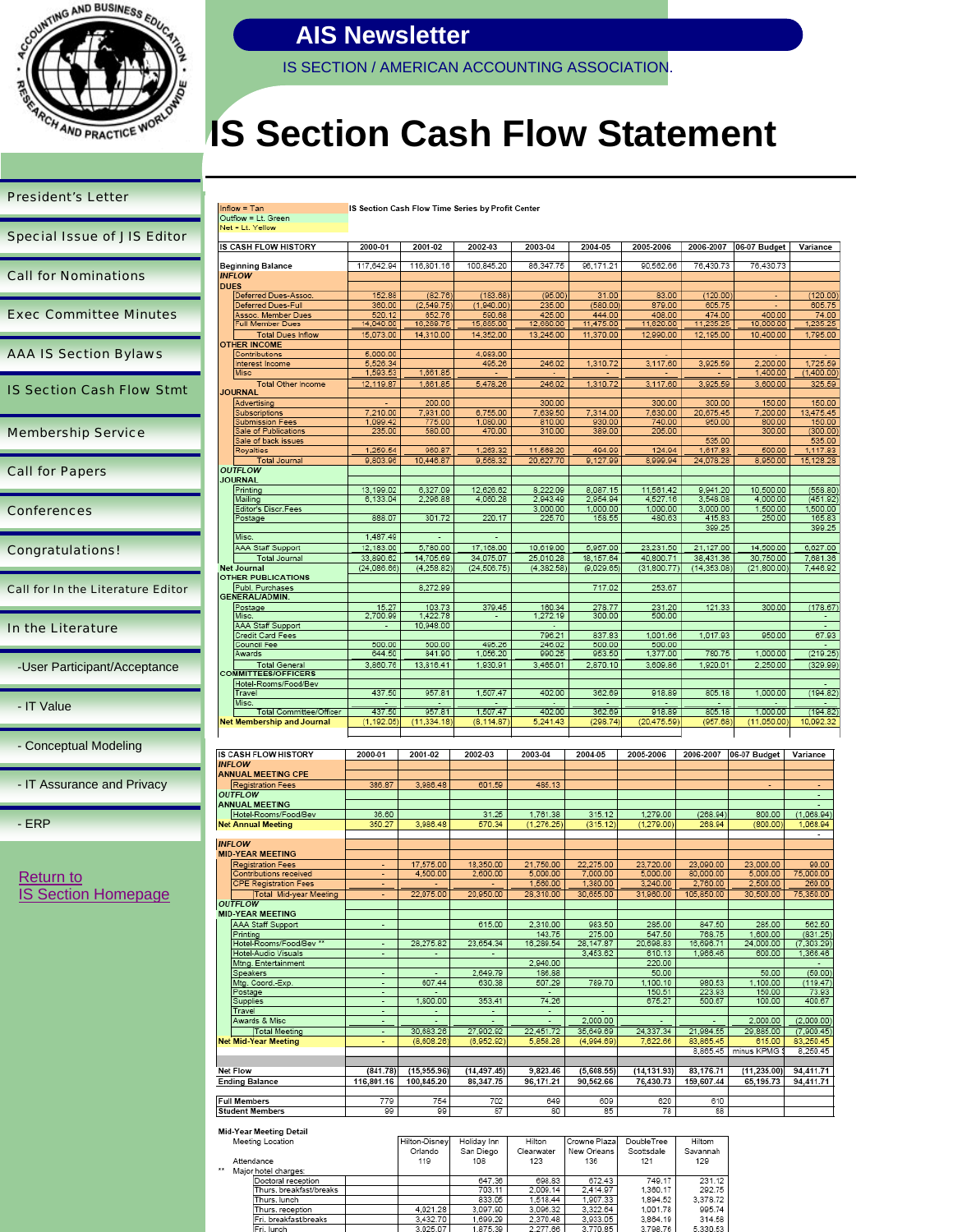| Fri. reception        | 4.508.52 | 4.455.83 |          | 1.898.31 | 1.001.78 | 1.342.17 |
|-----------------------|----------|----------|----------|----------|----------|----------|
| Sat, breakfast/breaks | 3.228.14 | 1.862.05 | 1.526.47 | 2.788.01 | 3.520.91 | 4,849.67 |
| Sat. lunch            | 3.108.77 | 2.339.47 | .660.05  | 4,164.98 | 3.384.23 |          |
| Audio visuals         | 1.626.58 | 2.727.26 | 3.689.00 | 3.453.62 | 610.13   | 1,966.46 |
| Guest rooms           | 5.230.18 |          |          | 2,068.78 |          |          |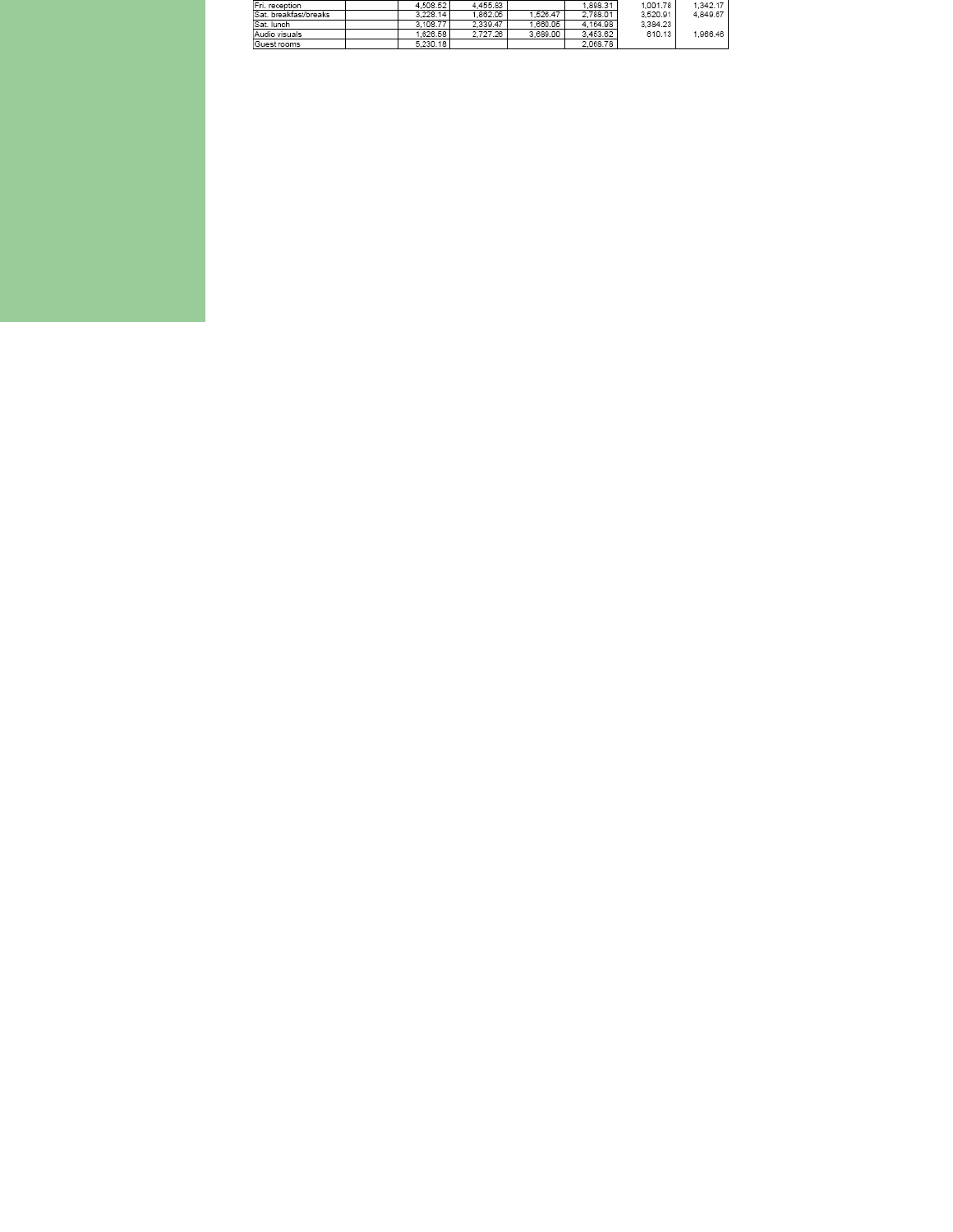

IS SECTION / AMERICAN ACCOUNTING ASSOCIATION.

# **IS Section Membership Service Committee ~Del DeVries**

# President's Letter Special Issue of JIS Editor Call for Nominations Exec Committee Minutes AAA IS Section Bylaws IS Section Cash Flow Stmt Membership Service Call for Papers Conferences Congratulations! Call for In the Literature Editor In the Literature -User Participant/Acceptance - IT Value - Conceptual Modeling - IT Assurance and Privacy - ERP data Return to IS Section Homepage

### **Report to the Executive Committee 1/10/2008**

### **Activities over the past year**:

Continued prior year work on association/membership data issues with the AAA membership chair (Bruce Behn, nominee for Vice President Sections & Regions at next annual meeting).

The primary activity revolved around attempts to obtain data from AAA so that prior ideas could be analyzed. The result of these "attempts" was to take on the task personally with Bruce Behn, Jon Woodroof, and AAA staff.

- Obtained a copy of the AAA membership database and copy of the Hasselback database (purchased by AAA).
- Conference call12/19/2007 with Tracey Sutherland (AAA Exec Dir), James Szelminski (AAA IT Director), Roland LaTulip (AAA Director, Finance & Administration), Bruce Behn (Univ of Tennessee), and Del DeVries (Belmont Univ). Meeting focused on data collection and scrubbing efforts to date including data integrity issues and a linking table created between the AAA membership data and the Hasselback database. Also discussed the evolving AAA Management System and data needs for sections.
	- *Take aways from this work and meeting are "we're not there yet," but we are closer than we were a year ago.*
- I understand that Bruce Behn will continue to drive the issue of better information systems for reporting at the AAA Executive Committee level.

### **Membership Data Analysis**

"Old Ideas" - i.e., Analysis "ideas" from the past which depended on better

- Defining what a valuable section member looks like (vs. simply adding numbers at a few dollars a year)
	- Other potential analysis includes the expected questions such as where/why are members lost, identify schools without IS section members, and IAS friendly dissertation or publication schools.

There are also numerous other "new" analysis that will now be possible given linkage of Hasselback data and the AAA membership data.

### **Future Action Steps Proposed:**

- Engage committee members in analysis appropriate for decision making. (Note that I did not do that this past year)
- Continue to provide input to evolving AAA membership systems.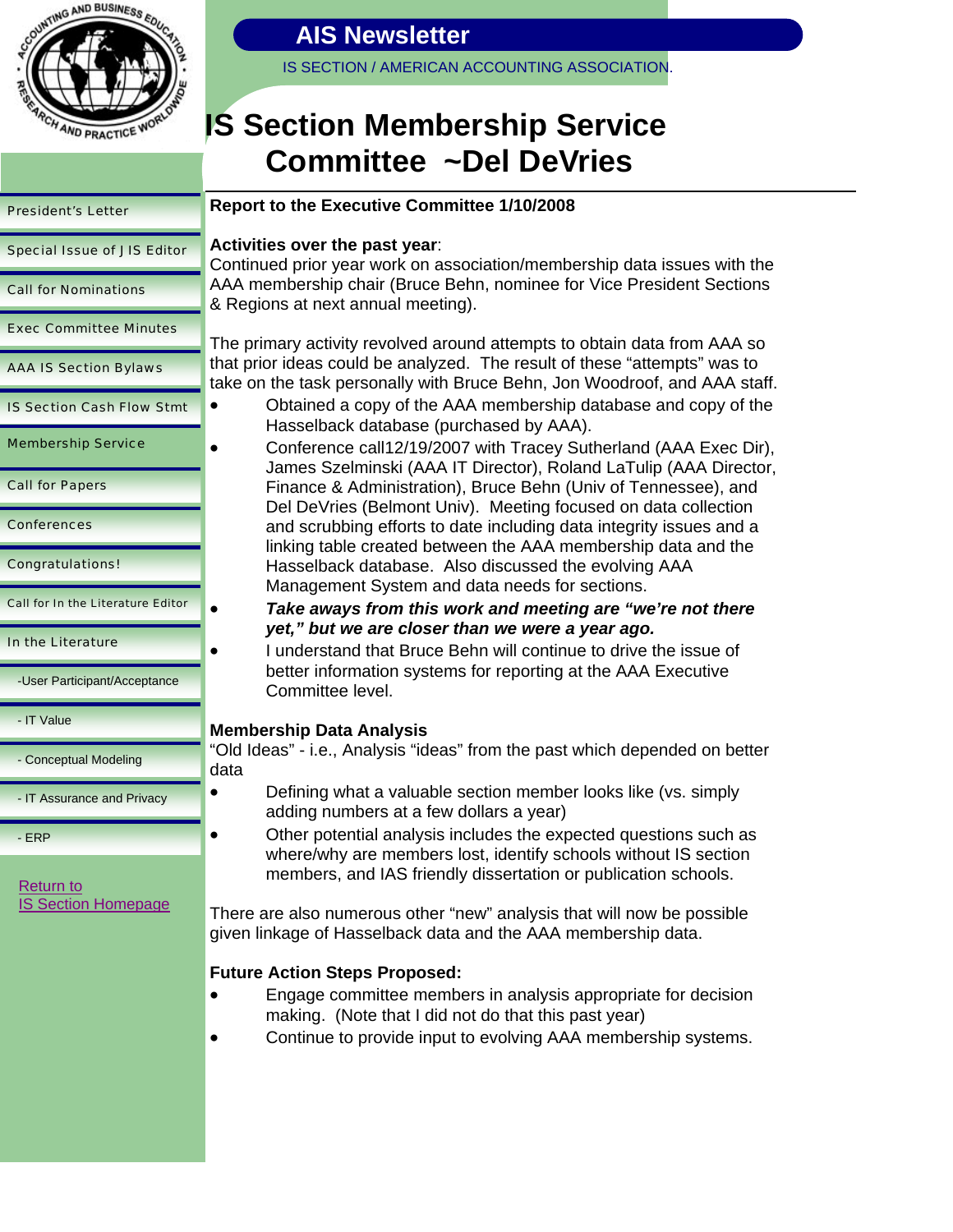

IS SECTION / AMERICAN ACCOUNTING ASSOCIATION.

# **Call for Papers**

| <b>President's Letter</b>                | JIS Bo<br>Rob Pii                                        |  |
|------------------------------------------|----------------------------------------------------------|--|
| <b>Special Issue of JIS Editor</b>       | book (r<br>classro                                       |  |
| <b>Call for Nominations</b>              | <b>RPinsk</b>                                            |  |
| <b>Exec Committee Minutes</b>            | Accou<br>Accour                                          |  |
| <b>AAA IS Section Bylaws</b>             | the edit<br>profess                                      |  |
| <b>IS Section Cash Flow Stmt</b>         | defined<br>anyone                                        |  |
| <b>Membership Service</b>                | them to                                                  |  |
| <b>Call for Papers</b>                   | Issues                                                   |  |
| <b>Conferences</b>                       | Dear IS                                                  |  |
| <b>Congratulations!</b>                  | As you<br>educati                                        |  |
| <b>Call for In the Literature Editor</b> | please<br>assista                                        |  |
| In the Literature                        | value y<br>resourd                                       |  |
| -User Participant/Acceptance             | Pierre,<br>your pe                                       |  |
| - IT Value                               | researd<br>Please                                        |  |
| - Conceptual Modeling                    | your ma                                                  |  |
| - IT Assurance and Privacy               | Best re<br>Carolyr                                       |  |
| - ERP                                    |                                                          |  |
| Return to<br><b>IS Section Homepage</b>  | Institut<br>IMA Ec                                       |  |
|                                          | The Ins<br>launchi<br><i>Journa</i><br>and tea<br>submis |  |
|                                          | <i>IECJ</i> is                                           |  |

### *JIS Book Reviews*

nsker, the new *JIS* book editor, is looking for volunteers to review a to textbooks, please). It can be something that would help in the om, research, or for practitioners. Contact Rob at er@odu.edu

### *Accounting Horizons*

*Accounting Horizons* is actively soliciting submissions. By way of reminder, torial policy states, "This journal seeks to bridge academic and ional audiences with articles that focus on accounting, broadly d, and that provide insights pertinent to the accounting profession." If anyone has manuscripts that are appropriate, please consider submitting them to *Accounting Horizons*.

### *In Accounting Education*

**S** Section Members:

know, the *Journal of Information Systems* stopped accepting onal research for publication as of December 2007. However, do not stop researching and writing educational manuscripts! New int professors (and others who are teaching AIS for the first time) our cases and instructional material. These are very important ces that all of us want and can use in our classes. Professor Kent St. the Editor of *Issues in Accounting Education*, is very interested in edagogical research and encourages all types of AIS education ch - cases, experiments, and other useful instructional material. review the Author Guidelines in a current issue of the journal so that anuscript meets the requirements for submission.

egards, n Strand Norman, castrand@vcu.edu

### **Institute of Management Accountants** *IMA Educational Case Journal*

stitute of Management Accountants (IMA) is pleased to announce the ing of the *IMA Educational Case Journal (IECJ)*. The mission of the *I* is to publish teaching cases and research related to case writing aching in management accounting and related fields. International ssions are welcome and encouraged.

**provided in all on-line.** All manuscripts are sent to two is reviewers, although additional reviewers may be consulted in some instances. A double-blind peer review process is employed. A strong effort will be made to complete the initial review within two months. The Journal is listed in Cabell's Directory.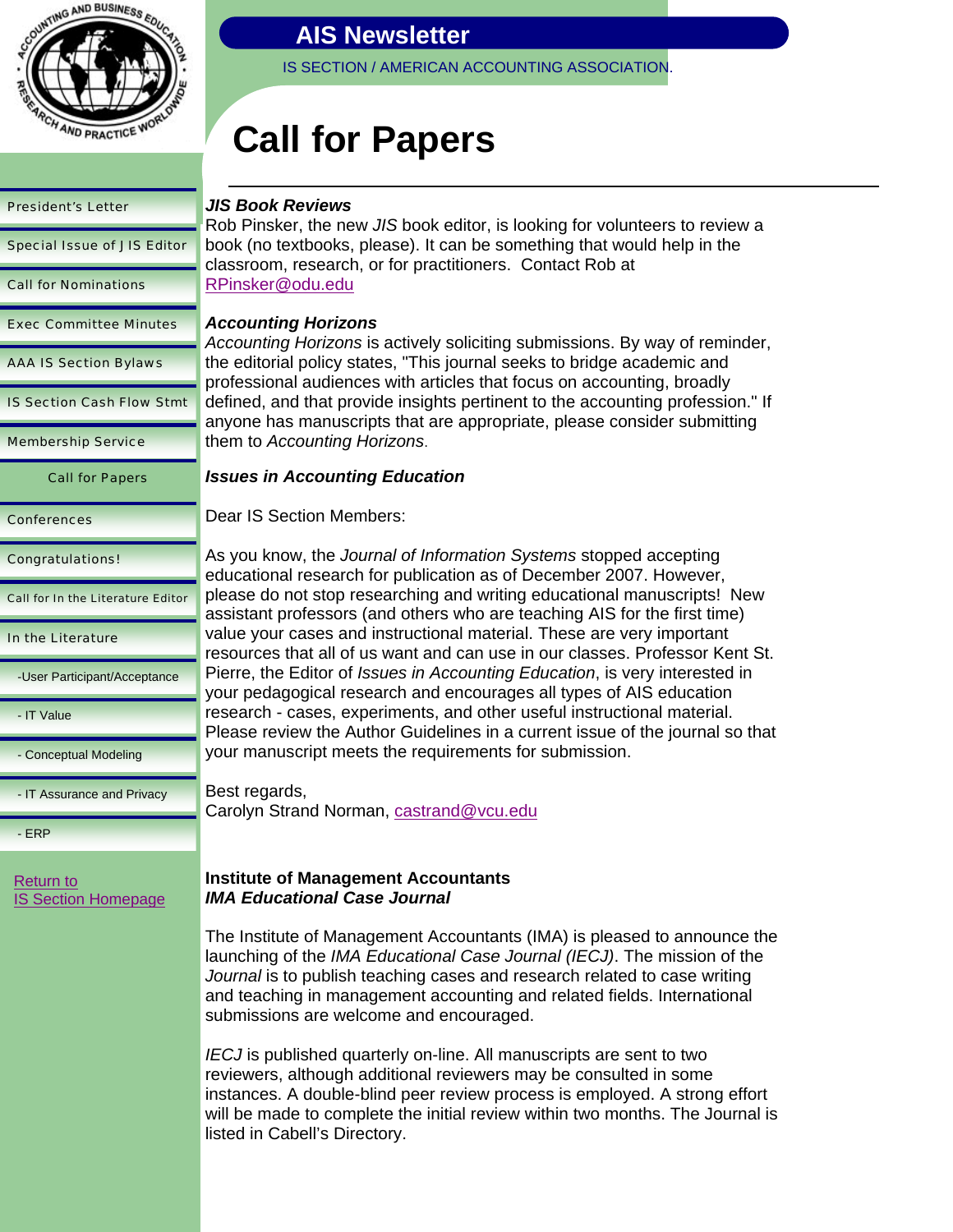*IECJ* (both current and past issues) will be available on the IMA's website. In addition, in order to enhance accessibility of the cases, cases included in the journal will be individually accessible and downloadable (in PDF format), and searchable by keyword terms. The journal (and individual cases) is available free to IMA members and will also be available on a subscription basis. Recipients of the journal receive the right to free use of the cases for educational purposes. Teaching notes are contained in a secure location on the IMA website and will be made available without charge to IMA academic members.

### EDITORIAL BOARD

A listing of members of the Editorial Board is available at the Journal's website (www.imanet.org/IECJ).

#### SUBMISSION OF MANUSCRIPTS

Manuscripts are accepted on an on-going basis. There is NO submission or page fee. Manuscripts must not have been previously published and must not be currently under review by another journal or publisher. Authors will retain the right to use their cases for instructional purposes. Cases may be released for other publications after a publication date has been set by the Journal's Editor.

Case studies to be considered for the Journal should be submitted electronically to the Editor via e-mail attachment. Complete submission guidelines, including details regarding manuscript preparation, are available at www.imanet.org/IECJ. Journal submissions and questions regarding the Journal can be sent to the Editor, Raef Lawson, IMA's Director of Research and Professor-in-Residence at IECJ@imanet.org.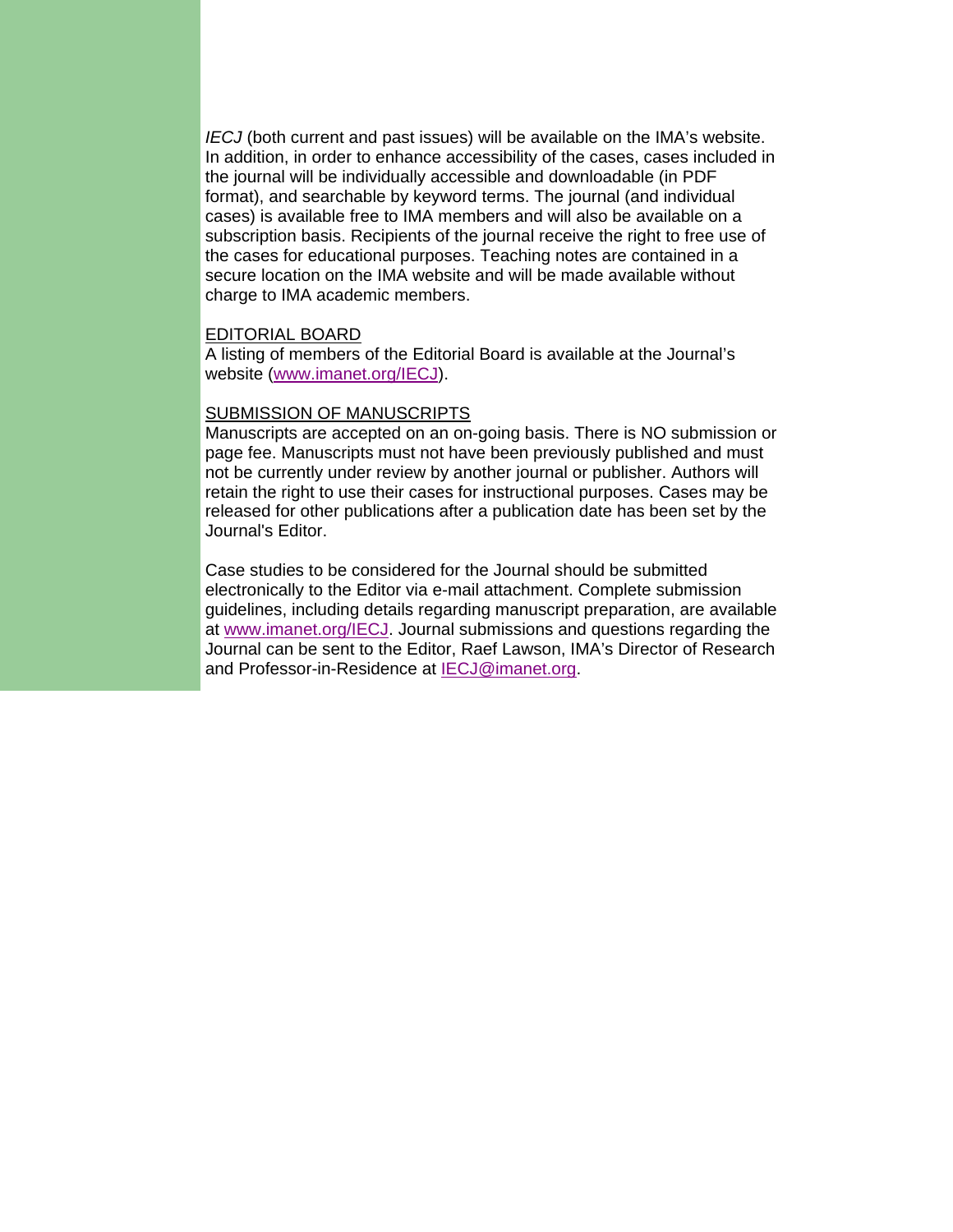

IS SECTION / AMERICAN ACCOUNTING ASSOCIATION.

# **Conferences**

**(ordered chronologically)**

| <b>President's Letter</b>                      | <b>SIXTH SYMPOSIUM ON IN</b><br><b>&amp; ASSURANCE</b>                                                           |
|------------------------------------------------|------------------------------------------------------------------------------------------------------------------|
| <b>Special Issue of JIS Editor</b>             | Friday February 29, 2008                                                                                         |
| <b>Call for Nominations</b>                    | The Center for Research ar<br>Assurance (CReTISA) at TI<br>Doubletree Hotel in Clevela                           |
| <b>Exec Committee Minutes</b>                  | This full day symposium wil                                                                                      |
| <b>AAA IS Section Bylaws</b>                   | assurance of information sy<br>symposium is "Security and                                                        |
| <b>IS Section Cash Flow Stmt</b>               | <b>Business Environment". Th</b><br><b>Current State of Cor</b><br>1.                                            |
| <b>Membership Service</b>                      | 2.<br><b>Identity and Access</b><br><b>Recent Innovations</b>                                                    |
| <b>Call for Papers</b>                         | 3.<br><b>Risk and IT Control</b><br>4.<br>Convergence of Fin                                                     |
| <b>Conferences</b>                             |                                                                                                                  |
| <b>Congratulations!</b>                        | The luncheon keynote spea<br>'Contemporary IT Risks, Co<br>experts in their fields with n                        |
| <b>Call for In the Literature Editor</b>       |                                                                                                                  |
| In the Literature                              | In continuing with the traditi<br>IDEA and ACL will be held<br>register for either or both w                     |
| -User Participant/Acceptance                   | Therefore, please register e<br>of CPE credit. Theme, regi                                                       |
| - IT Value                                     | available on the Center's ho<br>cretisa/cretisa.htm The ho                                                       |
| - Conceptual Modeling                          | information from past symp<br>Akhilesh Chandra (330.972                                                          |
| - IT Assurance and Privacy                     |                                                                                                                  |
| $-ERP$                                         |                                                                                                                  |
| <b>Return to</b><br><b>IS Section Homepage</b> | <b>2008 CRITICAL PERSPEC</b><br><b>CONFERENCES</b><br>April 24th - 28th 2008<br><b>Baruch College Conference</b> |
|                                                | Accounting academics, pra<br>a 4-days of meetings at the<br>April 24 to April 28 2008. T<br>PERSPECTIVES ON ACC  |

# **SIXTH SYMPOSIUM ON INFORMATION SYSTEMS, RISK, SECURITY**

nd Training in Information Security and he University of Akron  $nd$  from  $7:30$  AM to 5:15 PM

Il cover emerging issues in the design and stems security. The theme of this year's d Governance Issues for the Contemporary e Symposium contains sessions on

- mputer Fraud and Forensics,
- Management as a Risk Mitigation Strategyand Developments,
- Environment for Third Party Assessments, and ancial and IT Controls.

aker is Jim Petro who will discuss ontrols and Accountability'. The speakers are ational and international reputations.

ion started last year, two half-day workshops on on Thursday February 28, 2008. You may orkshops. Seating for workshops is limited. early. Participants can earn up to sixteen hours stration, programs and speakers' profiles are ame page at http://www3.uakron.edu/cba/ me page also contains links to archived iosia. For further information, please contact  $A.6230$ ; ac10@uakron.edu).

# **7 TIVES ON ACCOUNTING** B Center

ctitioners, teachers, and students are invited to Baruch College's Conference Center, from he meeting consists of the MAIN CRITICAL OUNTING CONFERENCE (Thursday Evening, April 24 through Saturday, April 26) and three mini- conferences: THE EMANUEL SAXE SYMPOSIUM (Monday, April 28 -- After Passover!), THE EMERGING SCHOLARS WORKSHOP (Thursday, April 24), and the EUROPEAN CRITICAL ACCOUNTING SYMPOSIUM (Thursday, April 24). New York CPE credits are available for registered attendees.

For more information, contact Professor Tony Tinker at: tonytinker@msn.com, Tel. 646 312 3175 and visit the Conference Websites: http://aux.zicklin.baruch.cuny.edu/Tinker/cpa2008/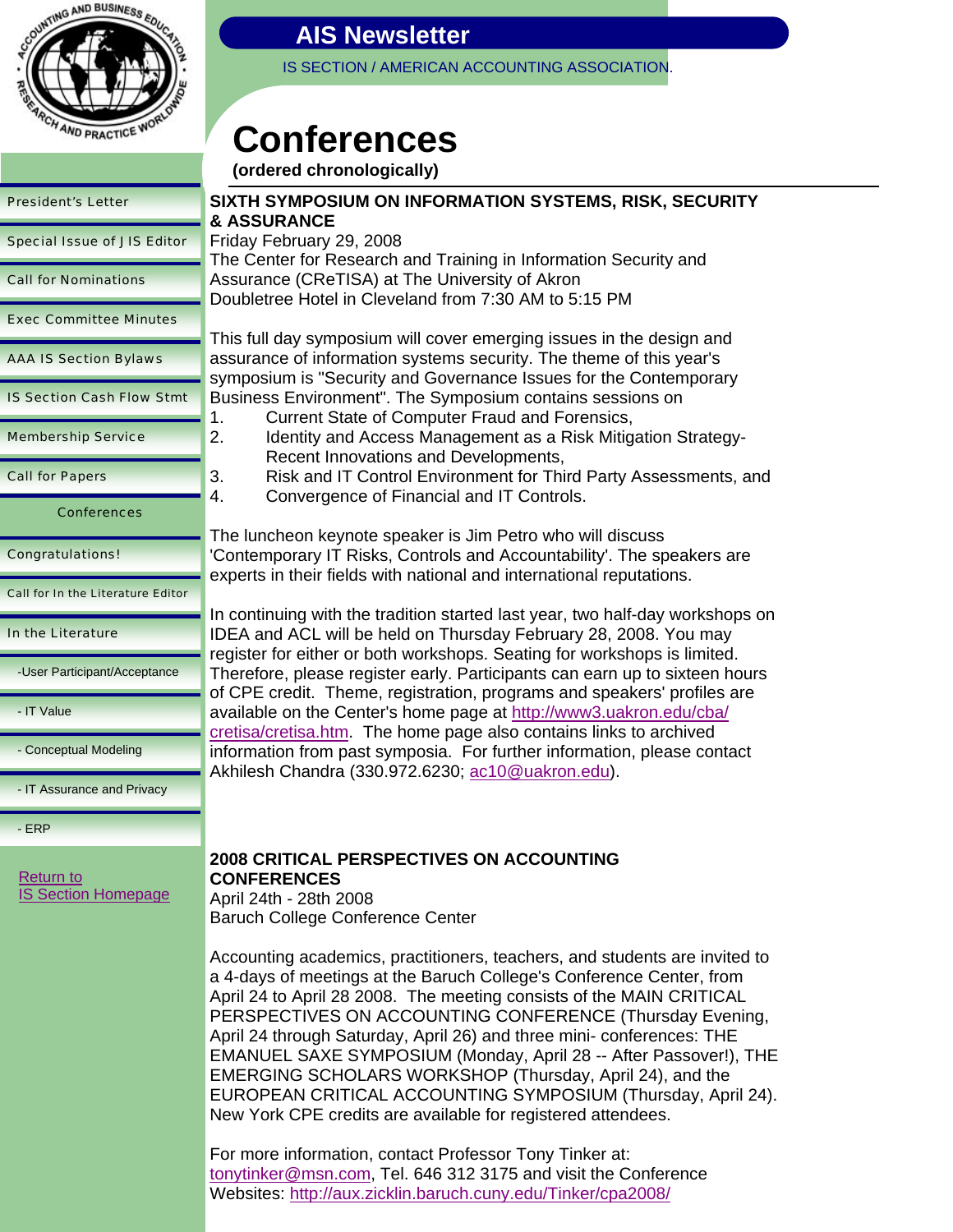### **2008 INTERNATIONAL FRAUD AND FORENSIC ACCOUNTING EDUCATION CONFERENCE**

May 8-10, 2008 Bally's Las Vegas Hotel and Casino

West Virginia University is hosting the 2008 International Fraud and Forensic Accounting Education Conference on May 8-10, 2008 in exciting Las Vegas, NV. The purpose of the conference is to assist both practitioners and academics in further developing their professional skills, and/or classroom techniques in the specialized field of forensic accounting, financial statement fraud, fraud risk assessment methodology and fraud examination. The conference program will be a combination of sessions (1) presented by practicing professional to help attendees further develop knowledge, skills, and abilities and (2) sessions presented by participants with regard to best practices, tips, tools, and techniques.

The material and content for this conference is based on a National Institute of Justice Model Curriculum Project entitled: "Education and Training in Fraud and Forensic Accounting: A Guide for Educational Institutions, Stakeholder Organizations, Faculty and Students." The conference is spring boarding off the success of the feedback, comments, and suggestions from participants who attended those conferences, this conference is designed around foundational skills development and best practices in the emerging field of fraud examination and forensic accounting. Hot topics include PCAOB AS5, targeted fraud risk assessment, management override risk, asset misappropriation schemes, corruption schemes, financial statement fraud schemes, and sessions that address other best practices.

For more information email Karen Smith at KarenR.Smith@mail.wvu.edu

### **ISAR 2008 14th ANNUAL INTERNATIONAL SYMPOSIUM ON AUDIT RESEARCH**

Los Angeles, California, USA May 30-31, 2008



### *Celebrating 25 Years of Supporting Auditing Research*

The 14th Annual International Symposium on Audit Research (ISAR) will be hosted by the Leventhal School of Accounting, University of Southern California on 30 and 31 May, 2008 in Los Angeles, USA. ISAR is jointly organized by the University of Southern California (USA), Universiteit Maastricht (Netherlands), Nanyang Technological University (Singapore), and the University of New South Wales (Australia). The symposium will be held in the Los Angeles area and follows the USC SEC and Financial Reporting Conference, held on the 29<sup>th</sup> of May in Pasadena.

ISAR has its origins in the Audit Judgment Symposium hosted by the University of Southern California from 1983 until 1994. ISAR 2008 celebrates 25 years of support for auditing research through the Audit Judgment Symposium, the Maastricht Audit Research symposium and for more than a decade, the International Symposium on Audit Research (ISAR).

For questions about the symposium and for early registration please email to admin@isarhq.org. Further information is available at the ISAR website at www.isarhq.org where you can also register for email updates on ISAR 2008.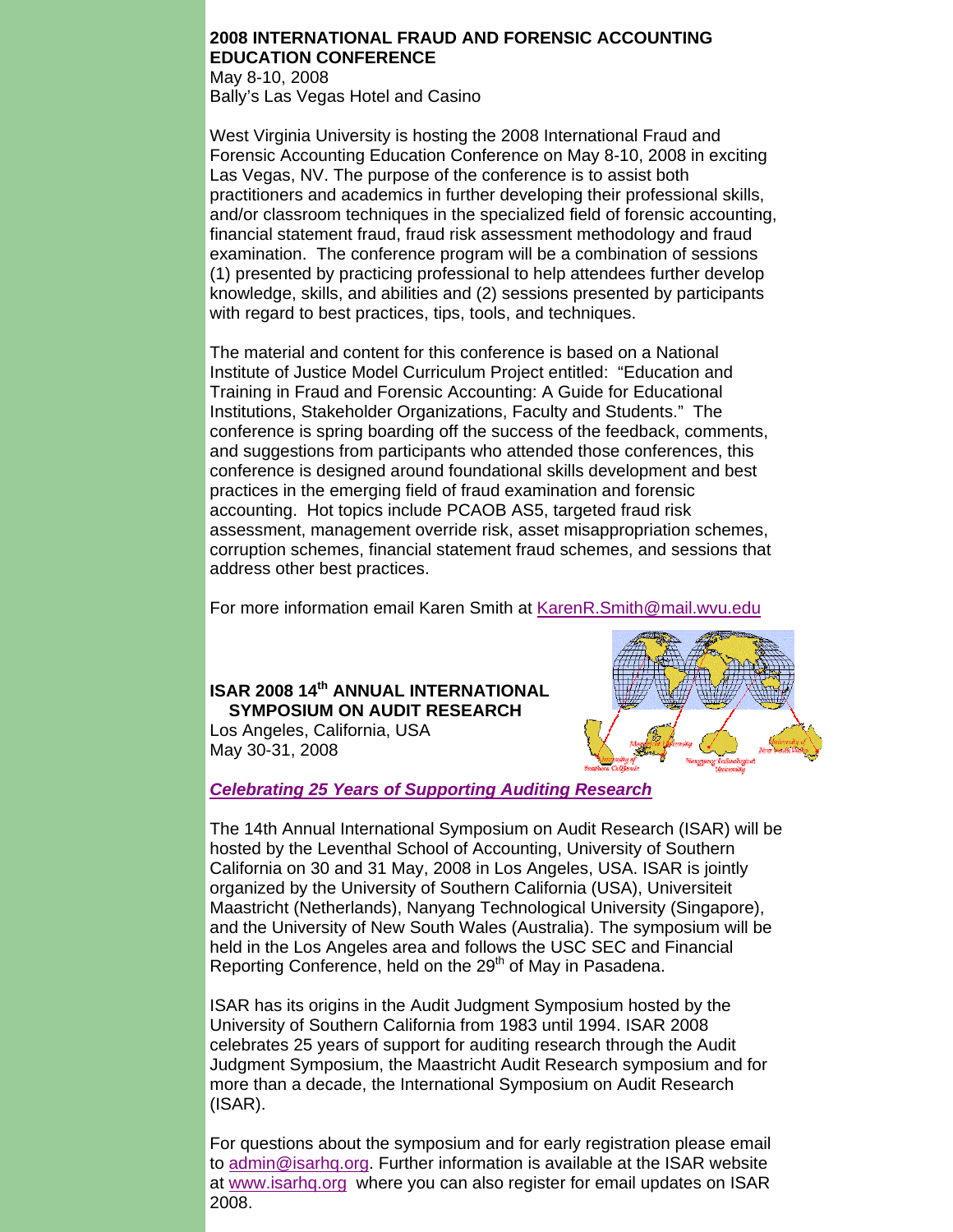### **IMA CASE CONFERENCE**

June 14-15, 2008 Tampa, FL

Join us at IMA's first Case Conference being held in Tampa, FL, in conjunction with the 89th Annual Conference & Exposition, June 14-18, 2008. The goal of the Case Conference is to bring together academics and practitioners to discuss cases relating to current issues in the field of management accounting, deepening and enhancing the perspectives of both groups of attendees. This event also aims to promote the collaboration of academics and practitioners in the development of real-world-based cases for use in the accounting curriculum. The registration fee for this event is \$150.

Topics include: Effective Teaching and Writing of Case Studies Lean Accounting Cases Information Systems and Internal Control Cases Balanced Scorecard Cases

Visit www.imaconference.org for Conference program and registration information. Registration opens January 16.

### **10TH ANNUAL AIS EDUCATOR CONFERENCE June 27-29, 2008 Fort Collins, Colorado**

The 10<sup>th</sup> Annual AIS Educator Conference will be held on June 27-29, 2008, in Fort Collins, Colorado. A new three-day conference format provides a choice of hands-on technical training, teaching tips and cases, and AIS research during each concurrent session. Hands-on training sessions will include: SAP and other accounting software, XML/XBRL, Excel 2007 (Advanced), Access 2007 (Advanced), ACL/IDEA, and Visio. For more information, visit www.aiseducators.com

#### **Registration**

The conference registration is \$325; student registration is \$100. The registration deadline is **June 6, 2008**.

### **Participation Opportunities**

Educators are invited to submit any work of interest to AIS educators. Submissions may be in the form of completed papers, extended abstracts, presentation proposals, or panel discussion proposals. Research at early stages of development is welcome. Completed papers are eligible for a "best papers" competition and the winners will be eligible for publication in the online AIS Educators Journal. **Submission deadline is March 1, 2008**.

Educators are also encouraged to submit student work to the Jack and Maye Stewart AIS Project Competition. This competition recognizes outstanding work by students on AIS class projects. Students of the winning project share a \$100 award and the instructor receives a \$250 award to attend the conference and present the winning course materials. **Submission deadline is May 1, 2008**.

Graduate students are encouraged to submit their papers to the graduate student competition. The best graduate student paper wins a \$1,000 cash award. **Submission deadline is March 1, 2008.** 

For more information, please see *www.aiseducators.com/ Conference\_submissions.asp*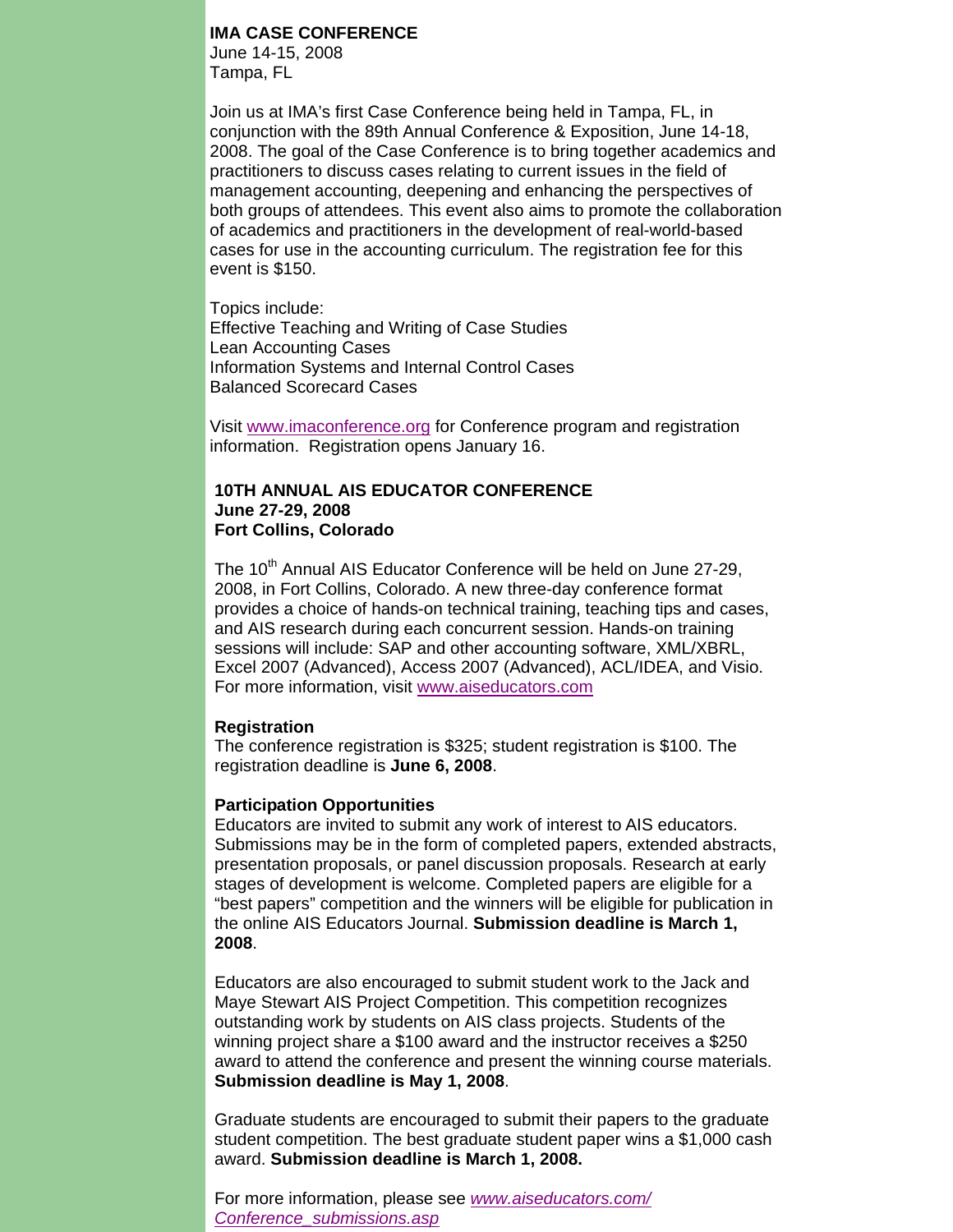*Volunteers for reviewers and moderators are also solicited. Please contact Mark Lehman at Mark.Lehman@msstate.edu.* 

### **8TH ANNUAL MERLOT INTERNATIONAL CONFERENCE**

*MERLOT: Still Blazing the Trail and Meeting New Challenges in the Digital Age* 

August 7 – 10, 2008 Hilton Minneapolis Hotel Minneapolis, Minnesota, USA



Devoted to faculty development in the design, creation, utilization and evaluation of online teaching and learning materials this conference provides numerous opportunities to share, learn, and participate in conversations about teaching and learning with technology. Conference attendees span all disciplines and the full continuum from novice to expert in the development and use of online resources. The tracks featured this year follow the conference theme of "Still Blazing the

Trail and Meeting New Challenges in the Digital Age." They include:

- Track 1 Adopting, Adapting, and Authoring Digital Learning Resources
- Track 2 Committed and Connected International Communities of Learning through

**Technology** 

- Track 3 Researching New Learning Paradigms and New Teaching Models
- Track 4 New Paths: Expanding Teaching and Learning Opportunities with Web 2.0
- Track 5 Reinventing Libraries in the Digital Age
- Track 6 Engaging and Emerging Faculty Development Processes
- Track 7 Community of Practice: Harvesting the Promise of Technology in **Education**

The MERLOT International Conference provides numerous opportunities to share, learn, and participate in conversations about teaching and learning with technology from experts and MERLOT users from around the world. There are excellent opportunities to network with colleagues, learn about new technologies, and make new friends.

The conference offers a full day of pre-conference workshops followed by two-and-one-half-days of colleague-to-colleague presentations. The Conference also includes Corporate Sponsor presentation and exhibits, presentations from MERLOT Award winners, and opportunities to gather over food and beverage. The Pre-conference will begin on Thursday, August 7, while the Conference opens with a welcome reception on Thursday evening and ends at noon on Sunday, August 10.

For additional information: http://conference.merlot.org/2008/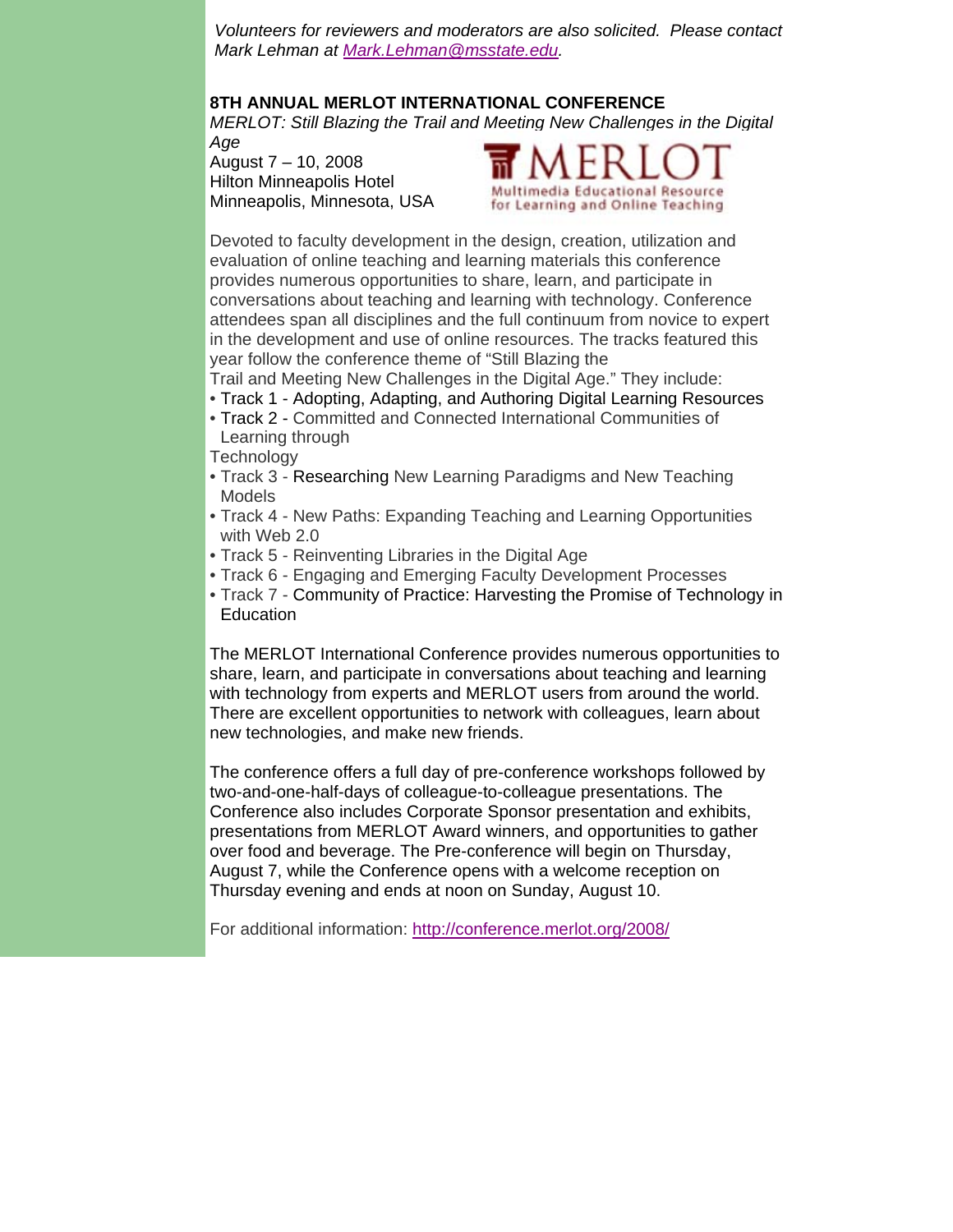

| <b>President's Letter</b>          |
|------------------------------------|
| <b>Special Issue of JIS Editor</b> |
| <b>Call for Nominations</b>        |
| <b>Exec Committee Minutes</b>      |
| <b>AAA IS Section Bylaws</b>       |
| <b>IS Section Cash Flow Stmt</b>   |
| <b>Membership Service</b>          |
| <b>Call for Papers</b>             |
|                                    |
| <b>Conferences</b>                 |

Call for In the Literature Editor

### In the Literature

-User Participant/Acceptance

- IT Value

- Conceptual Modeling

- IT Assurance and Privacy

- ERP

Return to IS Section Homepage

## **AIS Newsletter**

IS SECTION / AMERICAN ACCOUNTING ASSOCIATION.

# **Congratulations!**

### **Awards presented at the Mid-year Meeting in January 2008**:

- Distinguished Service as Mid-Year Meeting Chair to Mary Curtis
- Distinguished Service as New Scholars Consortium Chair to Greg Gerard
- Mid-Year Meeting Outstanding Research Paper presented to Efrim Boritz and Jee-Hae Lim of the University of Waterloo for their paper "IT control weaknesses, IT governance and firm performance."
- Mid-Year Meeting Outstanding Education Paper presented to Guido Geerts and Kinsum Tam of the University of Delaware for their paper "KaDo: An Advanced Enterprise Modeling, Database Design, Database Implementation, and Information Retrieval Case for the Accounting Information Systems Class."

### **Carolyn Strand Norman, VCU**

Congratulations to Carolyn Strand Norman of Virginia Commonwealth University for being named the Associate Editor for AIS Educational Research at *Issues in Accounting Education*. Carolyn was chosen to help in the review and selection of AIS education research and encourages you to submit your work to Issues.

### **Murphy Smith, Texas A&M**

Murphy Smith, accounting professor at Texas A&M University's Mays Business School, was presented the Distinguished Teaching Award by the Academy of Educational Leadership at its international conference in Reno, Nevada in October 2007. The award recognizes Smith's innovative and creative teaching. Smith



is a long-time member of the IS Section. He first taught accounting information systems at the University of Mississippi in 1982.

During his academic career Smith has taught classes at the bachelors, masters, and doctoral level. He has also attained a notable research record and is ranked in the top one percent of U.S. accounting faculty according to number of articles published in leading accounting journals, ranked 2nd among 1983 doctoral graduates. His work has been cited in various news media, including *Fortune*, *USA Today* and *The Wall Street Journal*.

Photo: Dr. Murphy Smith (left) receives the Distinguished Teaching Award from Conference Chair Dr. Jim Carland.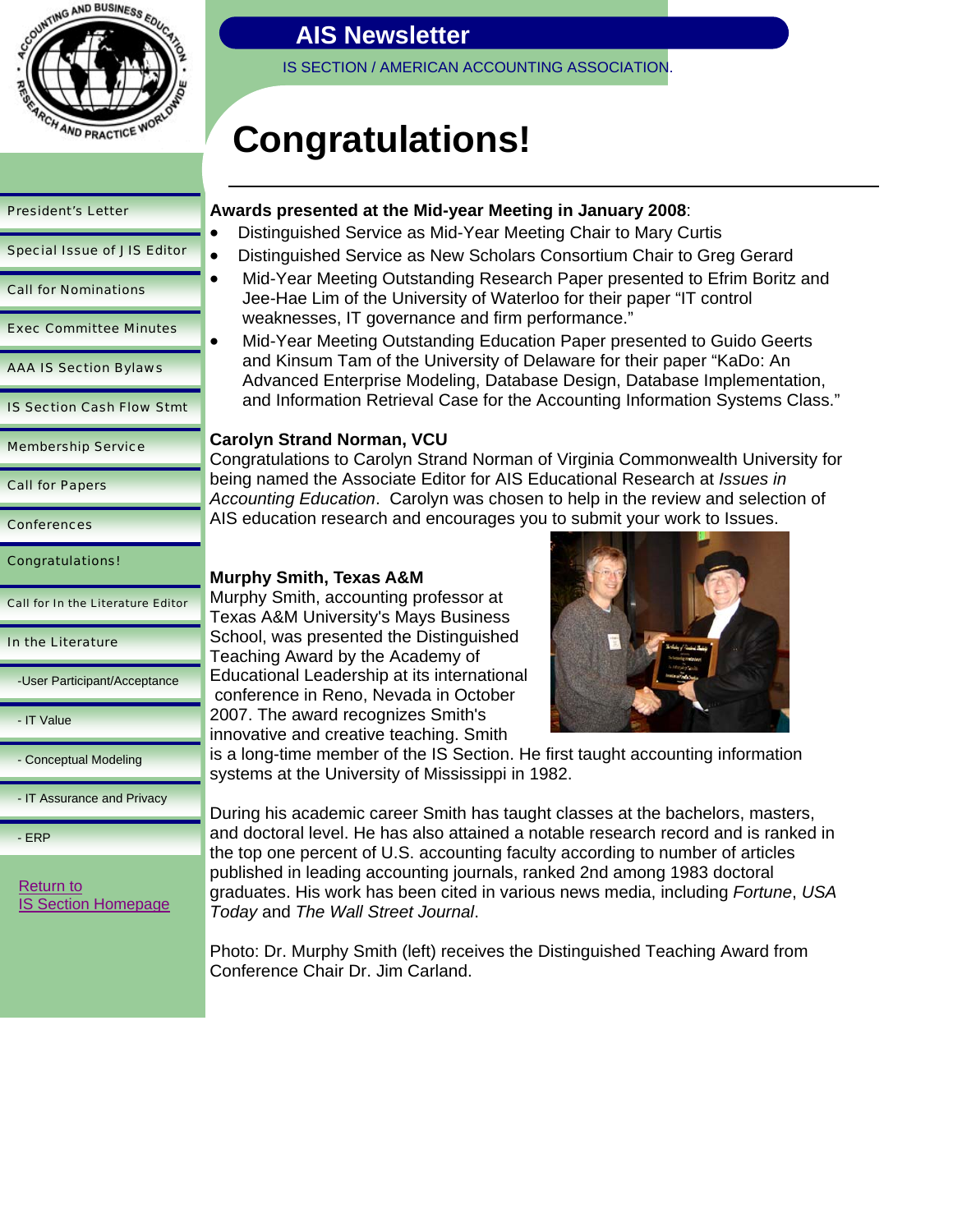

IS SECTION / AMERICAN ACCOUNTING ASSOCIATION.

# **Call for "In the Literature" Editor**

# President's Letter Special Issue of JIS Editor Call for Nominations Exec Committee Minutes AAA IS Section Bylaws IS Section Cash Flow Stmt Membership Service Call for Papers **Conferences** Congratulations! Call for In the Literature Editor In the Literature -User Participant/Acceptance - IT Value

- Conceptual Modeling

- IT Assurance and Privacy

- ERP

Return to **IS Section Homepage**  The IS section seeks a "In the Literature" editor who will work with the Newsletter editor to publish summaries of research in the IS Section's Newsletter. Please email nominations (including self nominations) to Bruce Dehning at bdehning@chapman.edu by April 30, 2008.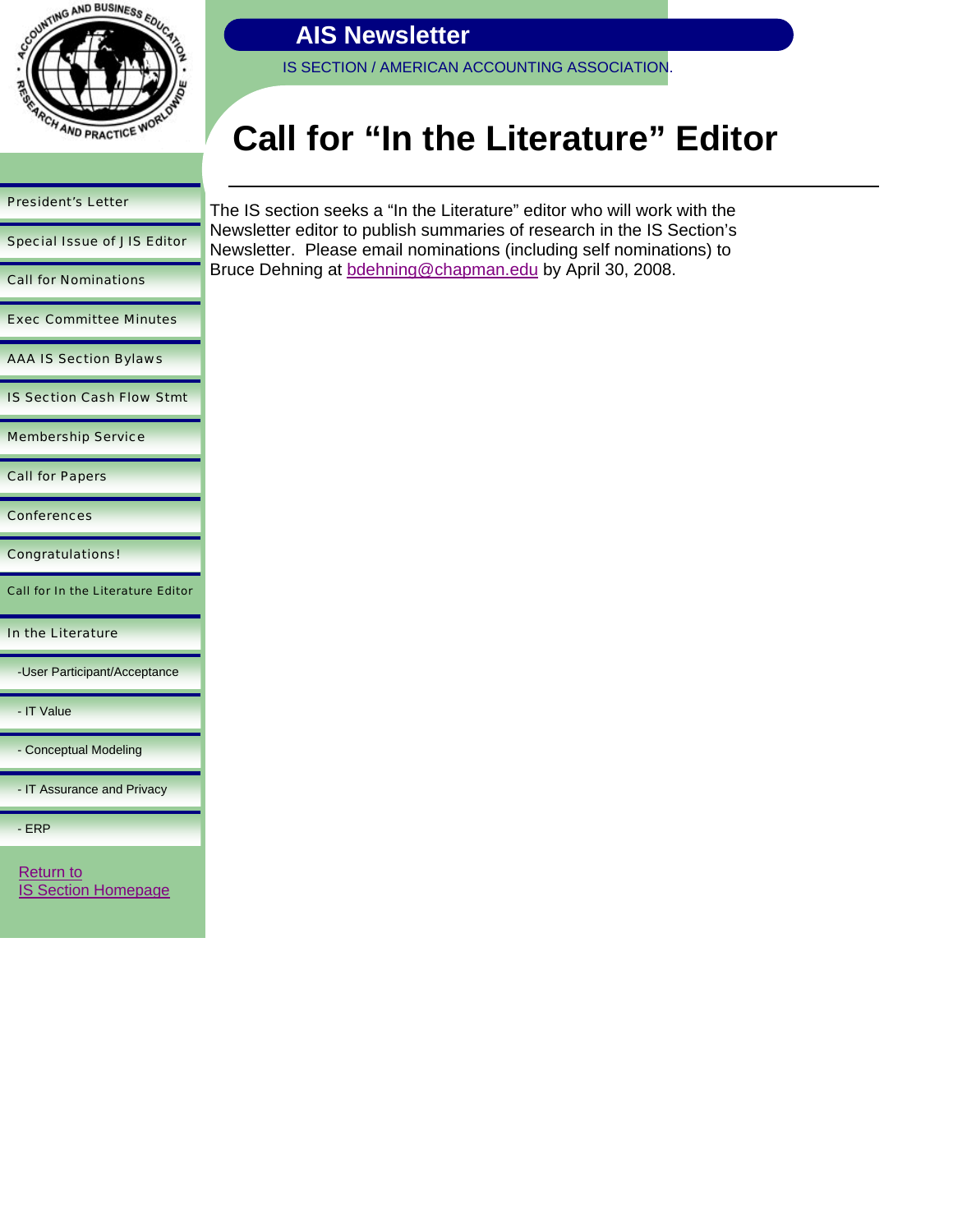

| <b>President's Letter</b>          | C      |
|------------------------------------|--------|
| <b>Special Issue of JIS Editor</b> | c<br>a |
| <b>Call for Nominations</b>        | a<br>k |
| <b>Exec Committee Minutes</b>      | c      |
| <b>AAA IS Section Bylaws</b>       | F<br>S |
| <b>IS Section Cash Flow Stmt</b>   | e<br>Ϊ |
| <b>Membership Service</b>          | b<br>у |
| <b>Call for Papers</b>             | ŀ      |
| <b>Conferences</b>                 | F<br>F |
| <b>Congratulations!</b>            |        |

Call for In the Literature Editor

In the Literature

-User Participant/Acceptance

- IT Value

- Conceptual Modeling

- IT Assurance and Privacy

- ERP

Return to IS Section Homepage **AIS Newsletter** 

IS SECTION / AMERICAN ACCOUNTING ASSOCIATION.

# **In the Literature By Ronny Daigle**

Greetings! I hope all is well for everyone this spring. Consistent with past columns, I focus on the IS literature since most are aware of the current ccounting literature. Also consistent with prior columns, article abstracts are provided with some editing for shortening or elaboration. I enjoyed looking at many articles published since the last newsletter, and list and ategorize a number of them below within certain topic areas.

Please note that the *Journal of the Association for Information Systems* continues to provide free access to all of its archived articles extending back to its first volume in 2000 at their website of http:// ais.isworld.org/contents.asp. To access any article, enter "readjais" into both the UserID and Password boxes. If an article peeks your interest and you cannot find it, please email me and I will try to get a copy for you.

### *Research on Research*

Roger Clarke, 2008. An Exploratory Study of Information Systems Researcher Impact, **Communications of the Association for Information Systems**, Volume 22, Article 1, January.

> The author states that citation counts of refereed articles are a potentially valuable measure of the impact of a researcher's work, in the information systems discipline as in many others. Citation counts can be generated from a number of data collections, including Thomson's ISI database and Google Scholar. The paper reports on an exploratory study of the apparent impact of IS researchers, as disclosed by citation counts of their works in these two collections. The author states that citation analysis using currently available databases is found to be fraught with many serious problems, particularly if the ISI collection is used. Unless these problems are appreciated and addressed, IS researchers will be under-valued by those with authority over research funding and employment, to the serious detriment of the IS discipline.

Bruce R. Lewis, Gary F. Templeton, and Xin Luo, 2007. A Scientometric Investigation into the Validity of IS Journal Quality Measures, **Journal of the Association for Information Systems**, Volume 8, Issue 12, Article 35, December.

In this study the authors investigated the measurement validity of the findings in the IS journal quality stream over the past ten years. Their evaluation applied a series of validation tests to the metrics presented in these studies using data from multiple sources. The results of their tests for content, convergent, and discriminant validity, as well as those for parallel-form, test-retest, and item-tototal reliability, were highly supportive. From these findings, the authors conclude that recent studies in the IS journal quality stream are credible. As such, these IS journal quality measures provide appropriate indicators of relative journal quality. This conclusion is important for both academic administrators and scientometric researchers, the latter of whom depend on journal quality measures in the evaluation of published IS research.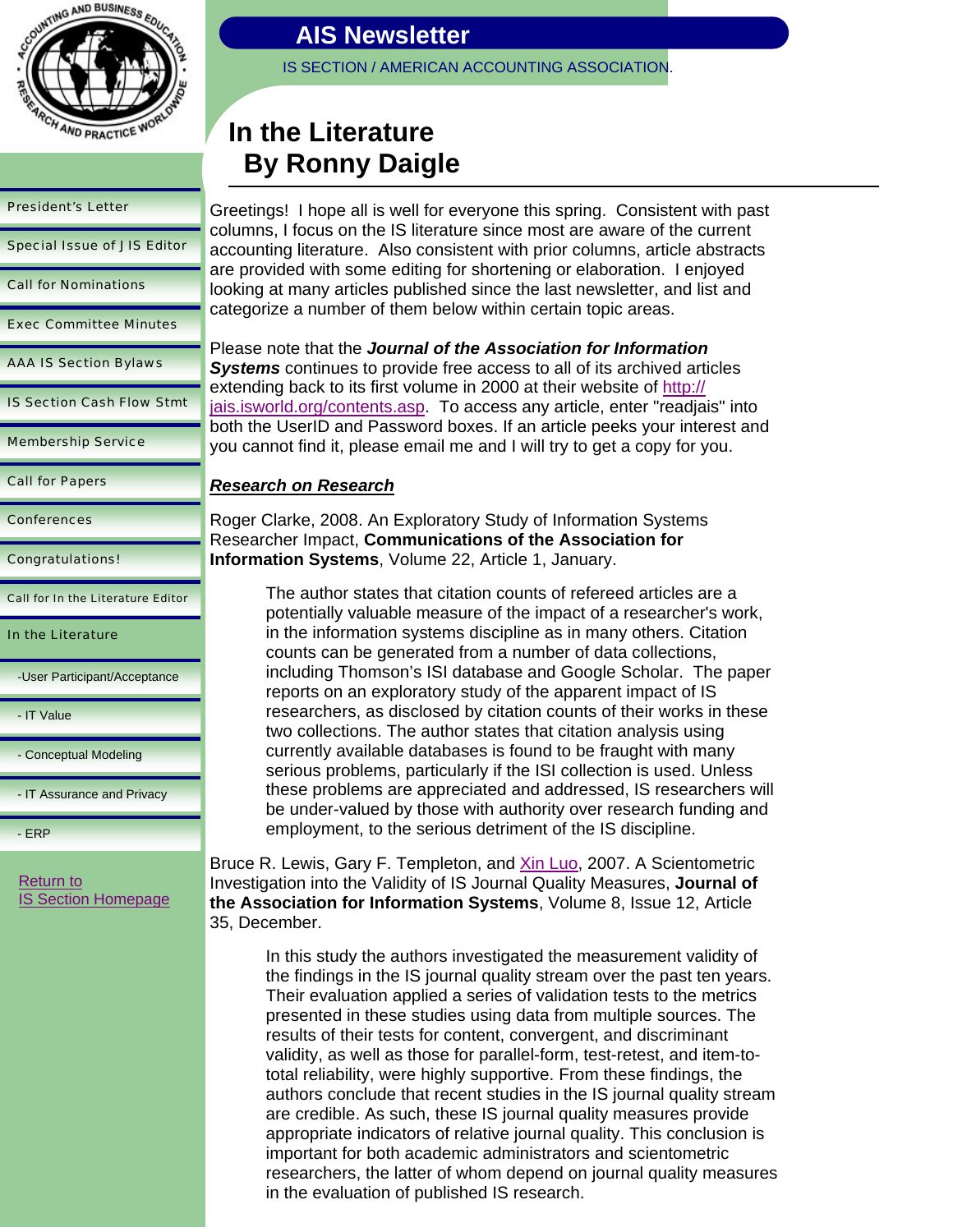

#### President's Letter

Special Issue of JIS Editor

Call for Nominations

Exec Committee Minutes

AAA IS Section Bylaws

IS Section Cash Flow Stmt

Membership Service

Call for Papers

**Conferences** 

Congratulations!

Call for In the Literature Editor

#### In the Literature

-User Participant/Acceptance

- IT Value

- Conceptual Modeling

- IT Assurance and Privacy

- ERP

Return to IS Section Homepage

### **AIS Newsletter**

IS SECTION / AMERICAN ACCOUNTING ASSOCIATION.

### **In the Literature : Research on User Participation / Acceptance of IT**

Erica L Wagner and Sue Newell, 2007. Exploring the Importance of Participation in the Post-Implementation Period of an ES Project: A Neglected Area, **Journal of the Association for Information Systems,**  Volume 8 Issue 10 Article 32 October.

The authors discuss how user participation during software projects has long been considered a prerequisite for system success, and yet these initiatives continue to be rife with troubles. This is particularly true of enterprise software such as ERP and CRM, which, in spite of its popularity, is difficult to implement and is prone to user resistance. This, then, begs the question of why these enterprise systems run into problems even with when garnering user participation. One response may be to question the importance of participation per se; a more considered response is likely to be one that emphasizes the need to more closely explore the relationship between participation and the system in use. To this end, the authors adopt a cross-case comparison to analyze the role of user participation during two ES projects. Through the theoretical lens of 'situated learning,' the authors argue that preimplementation user participation can be problematic so that postimplementation involvement will be more effective in garnering user interest and assistance.

Derrick J Neufeld, Linying Dong and Chris Higgins, 2007. Charismatic Leadership and User Acceptance of Information Technology, **European Journal of Information Systems**, Volume 16, pp. 494-510.

The authors discuss how although there is widespread agreement that leadership has important effects on information technology (IT) acceptance and use, relatively little empirical research to date has explored this phenomenon in detail. This paper integrates the unified theory of acceptance and use of technology (UTAUT) with charismatic leadership theory, and examines the role of project champions influencing user adoption. PLS analysis of survey data collected from 209 employees in seven organizations that had engaged in a large-scale IT implementation revealed that project champion charisma was positively associated with increased performance expectancy, effort expectancy, social influence and facilitating condition perceptions of users. Theoretical and managerial implications are discussed, and suggestions for future research in this area are provided.

Robin Pennington and Brad Tuttle, 2007. The Effects of Information Overload on Software Project Risk Assessment, **Decision Sciences**, August, Vol. 38, Issue 3, pp. 489-526.

The authors state that managers are responsible for providing effective information technology governance of the software development process. Ineffective governance leads to serious resource misallocations and negative consequences concerning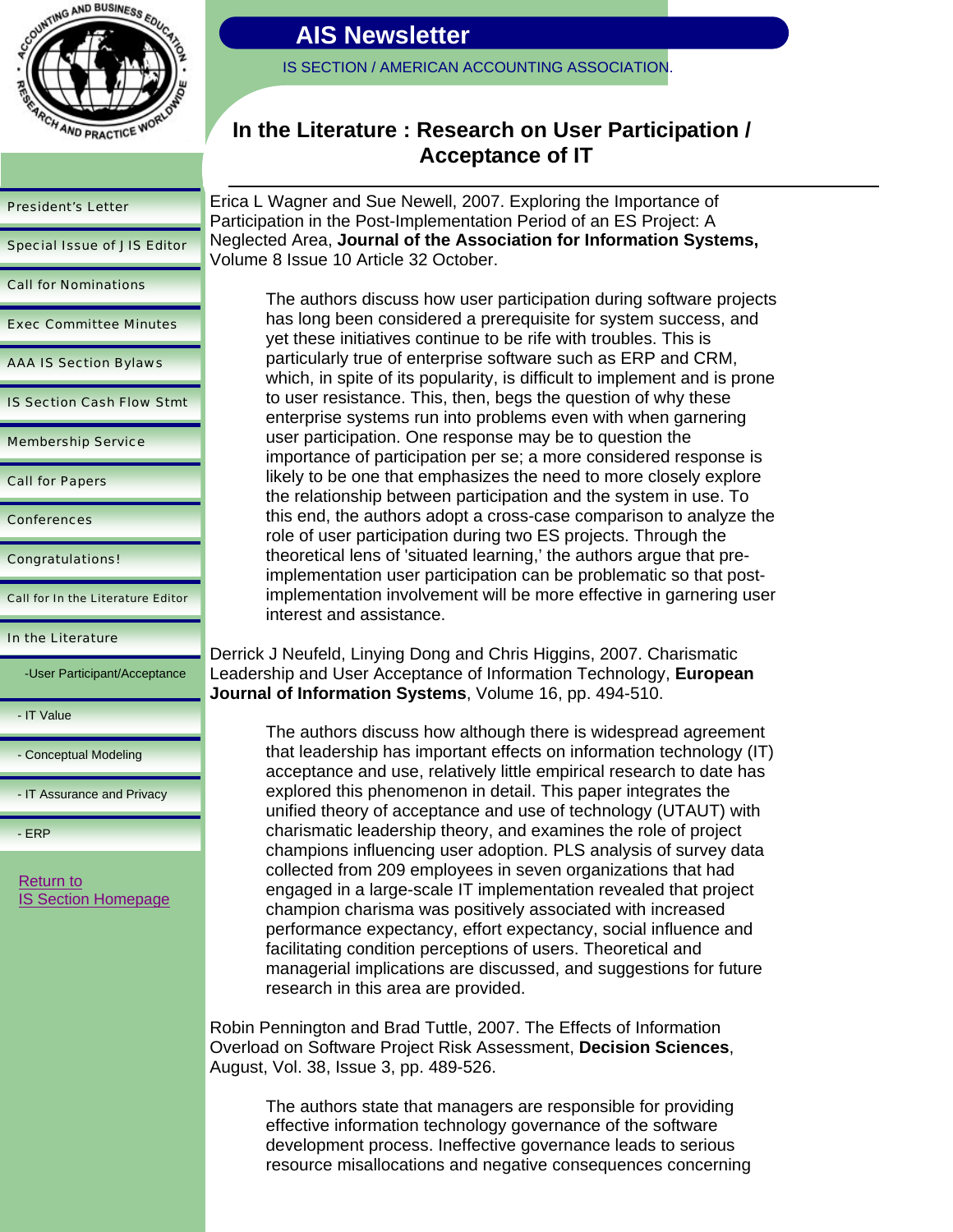Sarbanes-Oxley compliance. In order for managers to make informed decisions about software development projects, they often need more information than is available through normal information channels, that is, they need an in-depth review of the at-risk project. Such in-depth reviews, however, are costly. Hence, accurate identification of at-risk projects for in-depth review is critical to management's ability to govern. This research considers how two factors, information load and time pressure, affect the quality of the project-selection process. the authors examine quality by observing the decision strategies involved and then relating these strategies to subsequent decision making. An experiment was conducted with experienced information systems auditors using a combination of policy-capturing and computerized process-tracing techniques. The participants in the study cope with information overload by accelerating their decision-making process and adopting noncompensatory decision processes. Contrary to prior research, process-tracing analysis suggests that participants rarely filter information, thus implying that decision makers are unable to process all the information. Coping by resorting to noncompensatory strategies did not decrease decision quality unless combined with accelerated information processing. Participants also increase their weight on the software project risk factors that they repeatedly access and that they view for longer periods of time. The theoretical contributions and practical implications regarding what actions managers can take to reduce the negative impact of information overload are discussed.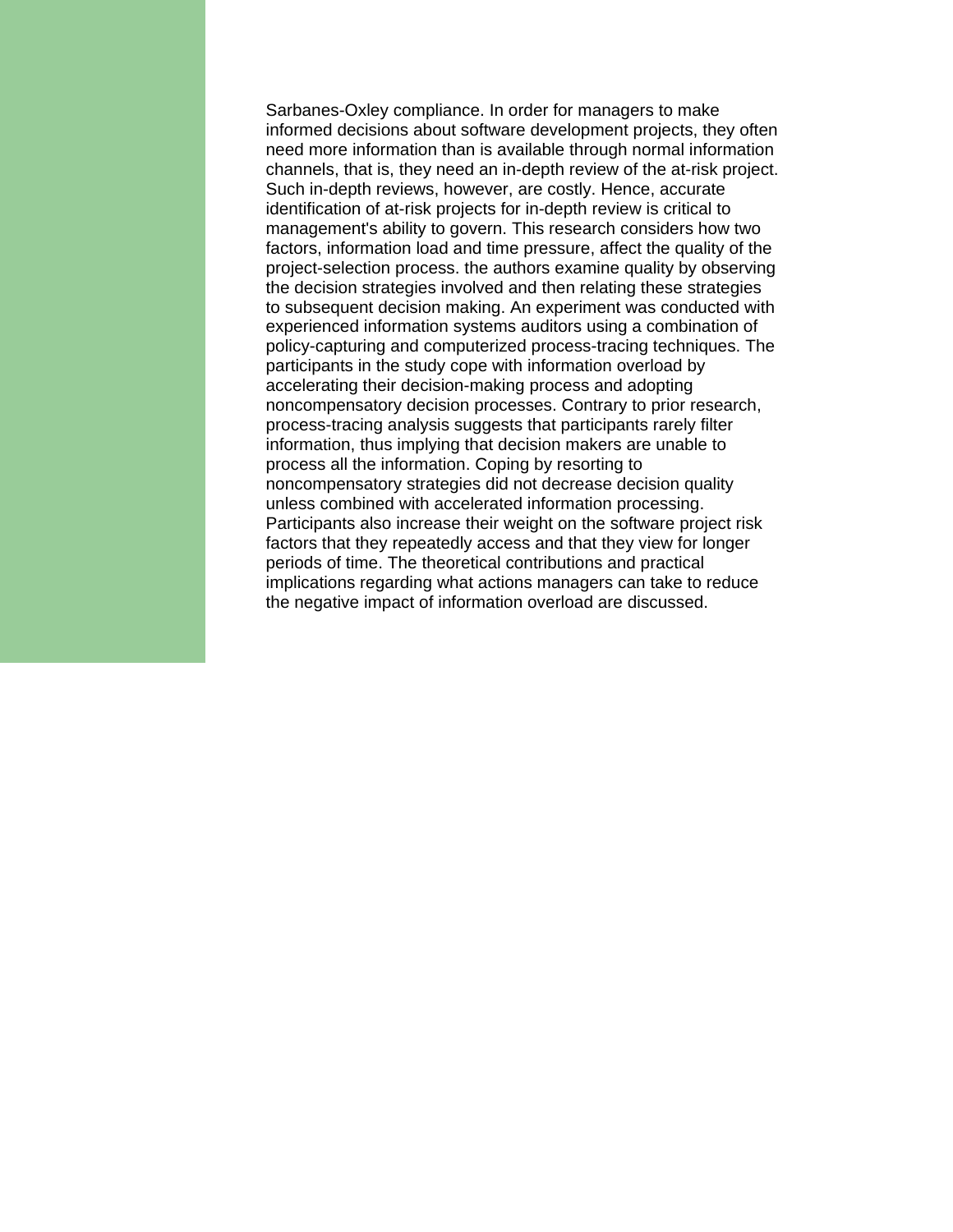

IS SECTION / AMERICAN ACCOUNTING ASSOCIATION.

### **In the Literature : Research on Determining IT Value**

#### President's Letter

Special Issue of JIS Editor

Call for Nominations

Exec Committee Minutes

AAA IS Section Bylaws

IS Section Cash Flow Stmt

Membership Service

Call for Papers

**Conferences** 

Congratulations!

Call for In the Literature Editor

#### In the Literature

-User Participant/Acceptance

- IT Value

- Conceptual Modeling

- IT Assurance and Privacy

- ERP

Return to **IS Section Homepage** 

Rajiv Kohli and Varun Grover, 2008. Business Value of IT: An Essay on Expanding Research Directions to Keep up with the Times, **Journal of the Association for Information Systems**, Volume 9, Issue 1, Article 1, January.

Much of the work on the business value of IT has examined relationships between IT inputs and economic outcomes of the firm. Yet, business executives and researchers continue to question the value of IT investments. The authors argue that while the current trajectory of research in this important area is useful, it is limited. In order to address the evolving nature of IT and the novel contexts in which it is being exploited, the authors state that IS academia must create a discontinuity in their thinking of how IT value should be studied. After summarizing what has learned thus far, the authors discuss key new research themes that must be addressed if IT is to be demonstrably relevant. Further, the authors identify specific research thrusts, areas for theoretical development, and research questions on IT-based value that must be included in their research agenda for the future. The authors conclude by challenging IT researchers to consider the consequences of status quo research themes versus an expanded set of research questions.

Sanjeev Dewan and Fei Ren, 2007. Risk and Return of Information Technology Initiatives: Evidence from Electronic Commerce Announcements, **Information Systems Research**, Volume 18 Issue 4, pp. 370-394, December.

This paper takes an event study approach to jointly examine the wealth and risk effects associated with electronic commerce announcements, contributing to the emerging research on the riskiness of IT investments and the trade-off between risk and return in the information systems literature. The authors estimate a generalized event study model that allows for both systematic and unsystematic risk changes on data collected for electronic commerce announcements in the 1996-2002 time frame. A striking result emerging from the authors' analysis is that wealth effects are not significant after controlling for contemporaneous risk changes. Both total and unsystematic risk show a significant post-event increase in 1998 and 2000, whereas systematic risk adjusts downward in 1996 and 2002. Put together, the authors' results contribute to nascent understanding of how IT initiatives affect the risk-return profile of the firm.

Sanjeev Dewan, Charles Shi, and Vijay Gurbaxani, 2007. Investigating the Risk--Return Relationship of Information Technology Investment: Firm-Level Empirical Analysis, **Management Science**, Volume 53, Issue 12, pp. 1829-1842, December.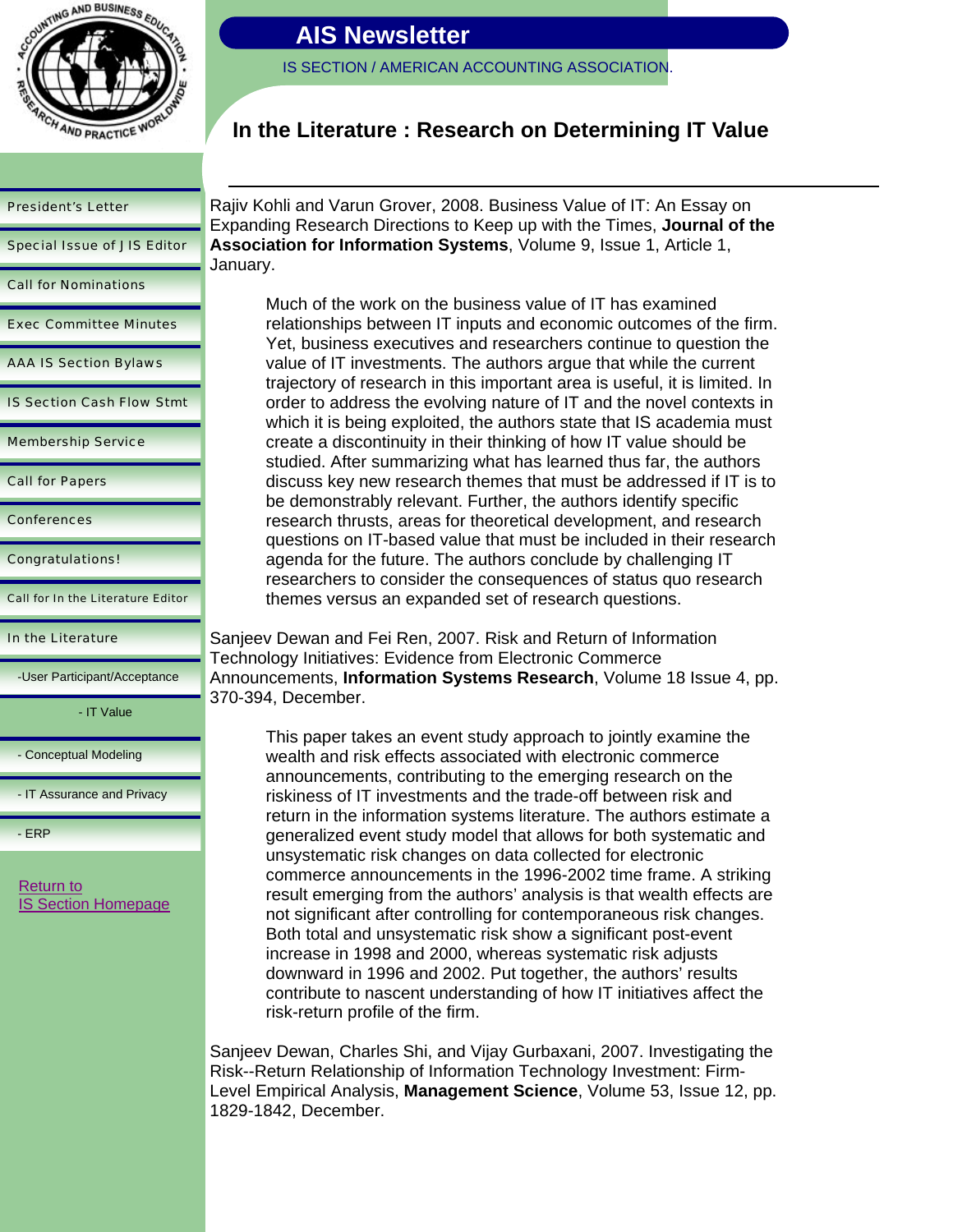This paper develops empirical proxy measures of information technology (IT) risk and incorporates them into the usual empirical models for analyzing IT returns: production function and market value specifications. The results suggest that IT capital investments make a substantially larger contribution to overall firm risk than non-IT capital investments. Further, firms with higher IT risk have a higher marginal product of IT relative to firms with low IT risk. In the market value specification, the impact of IT risk is positive and significant, and inclusion of the IT risk term substantially reduces the coefficient on IT capital. The authors estimate that about 30% of the gross return on IT investment corresponds to the risk premium associated with IT risk. Taken together, results show that IT risk provides part of the explanation for the unusually high valuations of IT capital investment in recent research.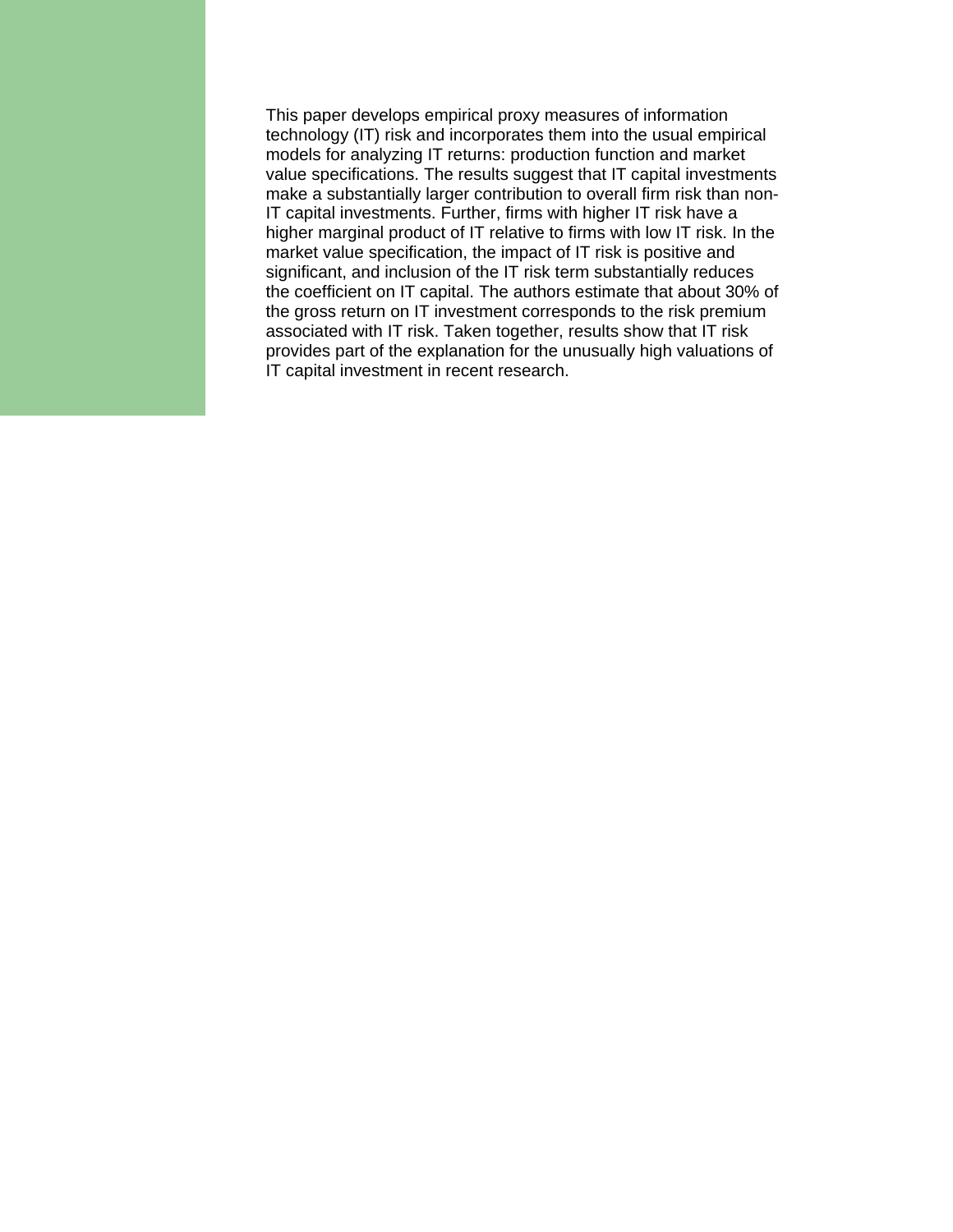

| <b>President's Letter</b>          |
|------------------------------------|
| <b>Special Issue of JIS Editor</b> |
| <b>Call for Nominations</b>        |
| <b>Exec Committee Minutes</b>      |
| <b>AAA IS Section Bylaws</b>       |
| <b>IS Section Cash Flow Stmt</b>   |
| <b>Membership Service</b>          |
| <b>Call for Papers</b>             |
| <b>Conferences</b>                 |

Congratulations!

Call for In the Literature Editor

In the Literature

-User Participant/Acceptance

- IT Value

- Conceptual Modeling

- IT Assurance and Privacy

- ERP

Return to IS Section Homepage

### **AIS Newsletter**

IS SECTION / AMERICAN ACCOUNTING ASSOCIATION.

### **In the Literature : Research on Conceptual Modeling and Data Warehousing**

### *Research on Conceptual Modeling*

Pnina Soffer and Irit Hadar, 2007. Applying Ontology-based Rules to Conceptual Modeling: a Reflection on Modeling Decision Making, **European Journal of Information Systems**, Volume 16, pp. 599-611.

> The authors state that conceptual modeling represents a domain independently of implementation considerations for purposes of understanding the problem at hand and communicating about it. However, different people may construct different models given the same domain. Variations among correct models, while known and familiar in practice, have hardly been investigated in the literature. Their roots are in the decisions made during the modeling process, where modelers face the need to map reality into modeling constructs. This paper reports an empirical study whose aim is to explore model variations and in particular to examine possible directions for reducing them. Specifically, the study uses a multimethod research paradigm to examine the effect of applying ontology-based modeling rules on modeling decisions as reflected in resulting model variations. The findings of the study provide insights into the variations phenomenon, as well as to the application of ontology-based modeling rules.

### *Research on Data Warehousing*

.

K. Ramamurthy, Arun Sen, and Atish P. Sinha, 2008. An Empirical Investigation of the Key Determinants of Data Warehouse Adoption, **Decision Support Systems**, Volume 44 Issue 4, pp. 817-841, March.

> The authors state that Data warehousing (DW) has emerged as one of the most powerful decision support technologies during the last decade. However, despite the fact that it has been around for some time, DW has experienced limited spread/use and relatively high failure rates. Treating DW as a major IT infrastructural innovation, the authors propose a comprehensive research model – grounded in IT adoption and organizational theories – that examines the impact of various organizational and technological (innovation) factors on DW adoption. Seven factors – five organizational and two technological – are tested in the model. The study employed rigorous measurement scales of the research variables to develop a survey instrument and targeted 2500 organizations in both manufacturing and services segments within two major states in the United States. A total of 196 firms (276 executives), of which nearly 55% were adopters, responded to the survey. The results from a logistic regression model, initially conceptualizing a direct effect of each of the seven variables on adoption, indicate that five of the seven variables (three organizational factors – commitment, size, and absorptive capacity – and two innovation characteristics — relative advantage and low complexity) are key determinants of DW adoption. Although scope for DW and preexisting data environment within the organization were favorable for adopter firms, they did not emerge as key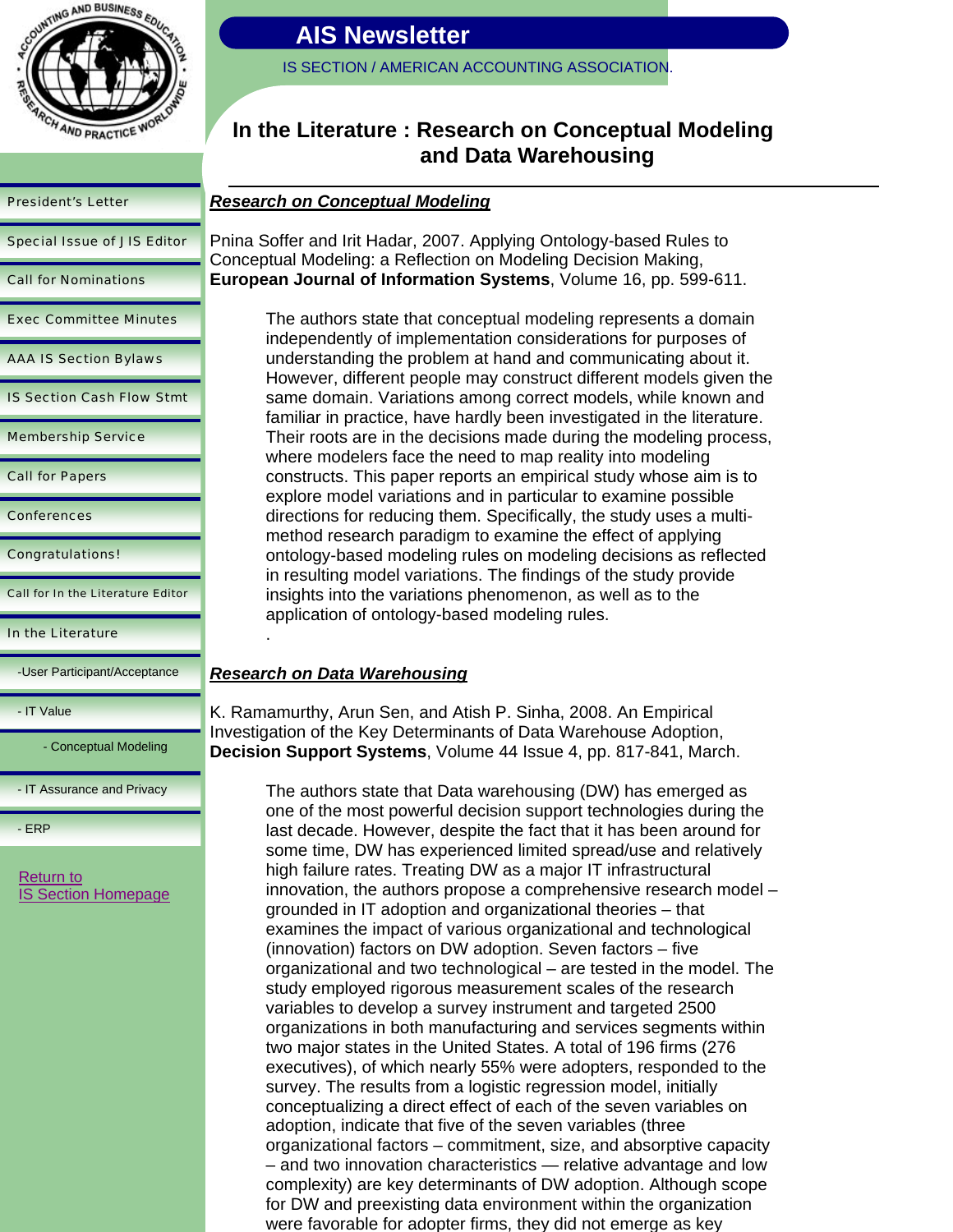p ,y g y determinants. However, the study provided an opportunity to explore a more complex set of relationships. This alternative structural model (using LISREL) provides a much richer explanation of the relationships among the antecedent variables and with adoption, the dependent variable. The study, especially the revised conceptualization, contributes to existing research by proposing and empirically testing a fairly comprehensive model of organizational adoption of an information technology (IT) innovation.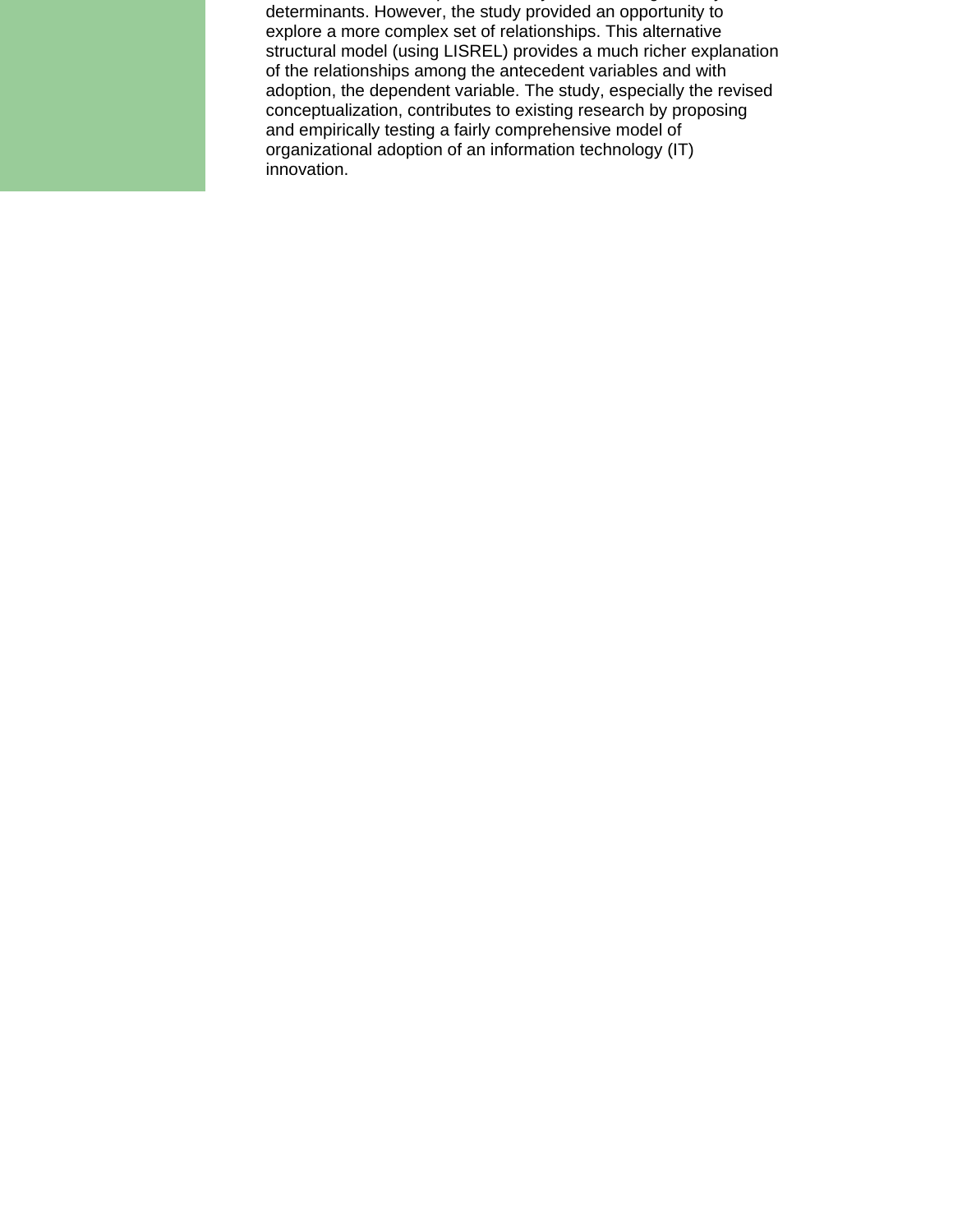

President's Letter

Special Issue of JIS Editor

Call for Nominations

Exec Committee Minutes

AAA IS Section Bylaws

IS Section Cash Flow Stmt

Membership Service

Call for Papers

**Conferences** 

Congratulations!

Call for In the Literature Editor

In the Literature

-User Participant/Acceptance

- IT Value

- Conceptual Modeling

- IT Assurance and Privacy

- ERP

Return to **IS Section Homepage** 

# **AIS Newsletter**

IS SECTION / AMERICAN ACCOUNTING ASSOCIATION.

### **In the Literature : IT Assurance and Privacy**

Dan J. Kim, Charles Steinfield, and Ying-Ju Lai, 2008. Revisiting the Role of Web Assurance Seals in Business-to-Consumer Electronic Commerce, **Decision Support Systems**, Volume 44, Issue 4, pp. 1000-1015, March.

The authors state that there is conflicting evidence as to the current level of awareness and impact of Web Assurance Seal Services (WASSs). This study examines the effects of an educational intervention designed to increase consumer's knowledge, of security and privacy aspect of business-to-consumer (B2C) ecommerce websites and assurance seal services. The study further explores the relationships among consumers' perceptions about online security, including WASSs awareness, importance of WASS, privacy concerns, security concerns, and information quality, before and after the educational intervention. The study finds that educating consumers about the security and privacy dangers of the web, as well as the role of web assurance seals, does increase their awareness and perceived importance of the seals. However, despite this increased awareness, there is little association between these assurance seals and the two indicators of trustworthiness, concerns about privacy and perceived information quality, of an ecommerce site, even after the intervention. Only security concerns have a statistically significant relationship with WASSs awareness before and after the educational intervention. Implications for theory and practice are discussed.

Il-Horn Hann, Hui Kai-Lung, Tom Lee Sang-Yong, P.L. Ivan, 2007. Overcoming Online Information Privacy Concerns: An Information-Processing Theory Approach. **Journal of Management Information Systems**, Volume 24, Issue 2, pp. 13-42, Fall.

> The authors state that the advent of the Internet has made the transmission of personally identifiable information more common and often unintended by the user. As personal information becomes more accessible, individuals worry that businesses misuse the information that is collected while they are online. Organizations have tried to mitigate this concern in two ways: (1) by offering privacy policies regarding the handling and use of personal information and (2) by offering benefits such as financial gains or convenience. In this paper, the authors interpret these actions in the context of the information-processing theory of motivation. Information-processing theories, also known as expectancy theories in the context of motivated behavior, are built on the premise that people process information about behavior--outcome relationships. By doing so, they are forming expectations and making decisions about what behavior to choose. Using an experimental setting, the authors empirically validate predictions that the means to mitigate privacy concerns are associated with positive valences resulting in an increase in motivational score. In a conjoint analysis exercise, 268 participants from the United States and Singapore face trade-off situations, where an organization may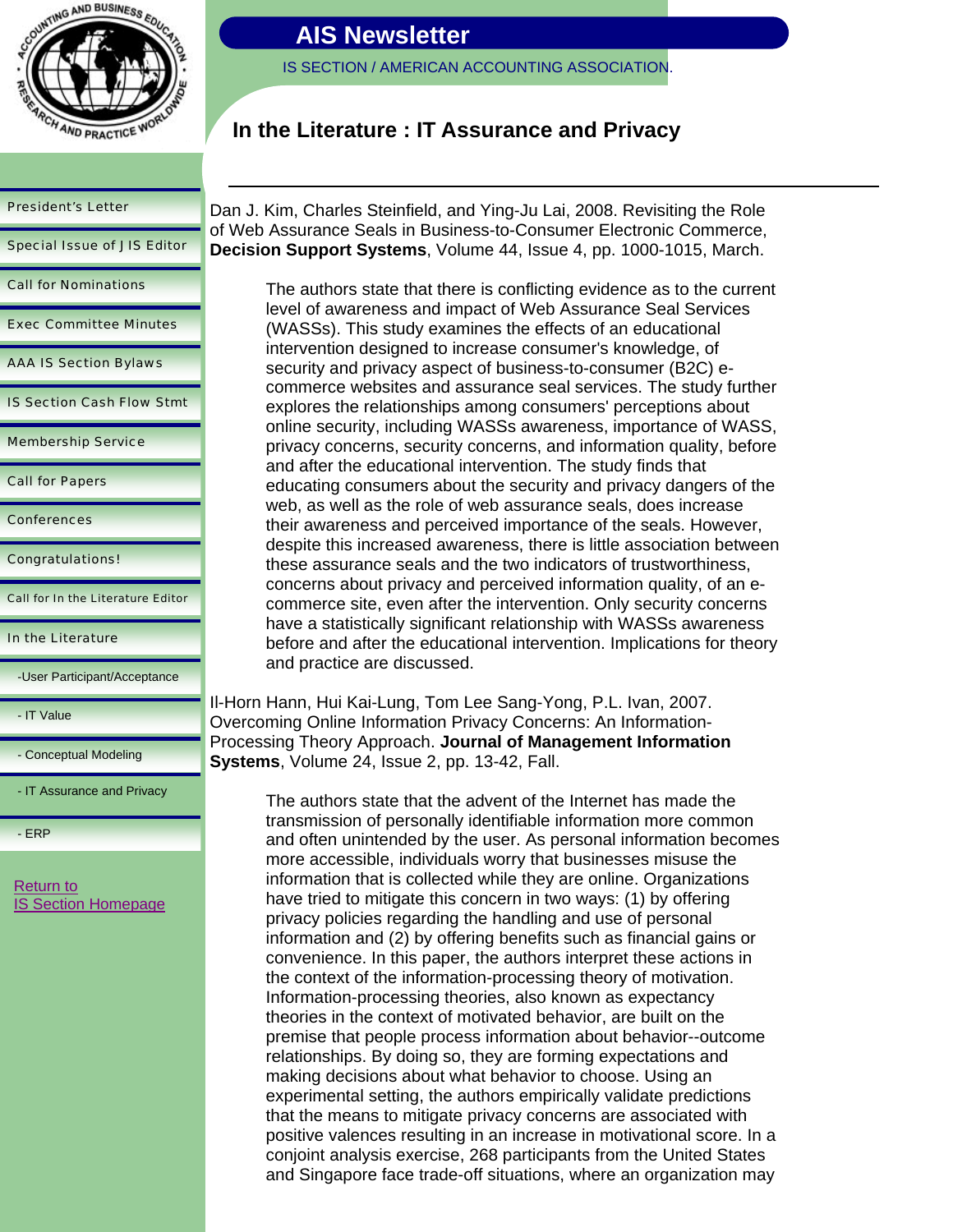only offer incomplete privacy protection or some benefits. While privacy protections (against secondary use, improper access, and error) are associated with positive valences, the authors also find that financial gains and convenience can significantly increase individuals' motivational score of registering with a Web site. The authors find that benefits--monetary reward and future convenience--significantly affect individuals' preferences over Web sites with differing privacy policies. The authors also quantify the value of Web site privacy protection.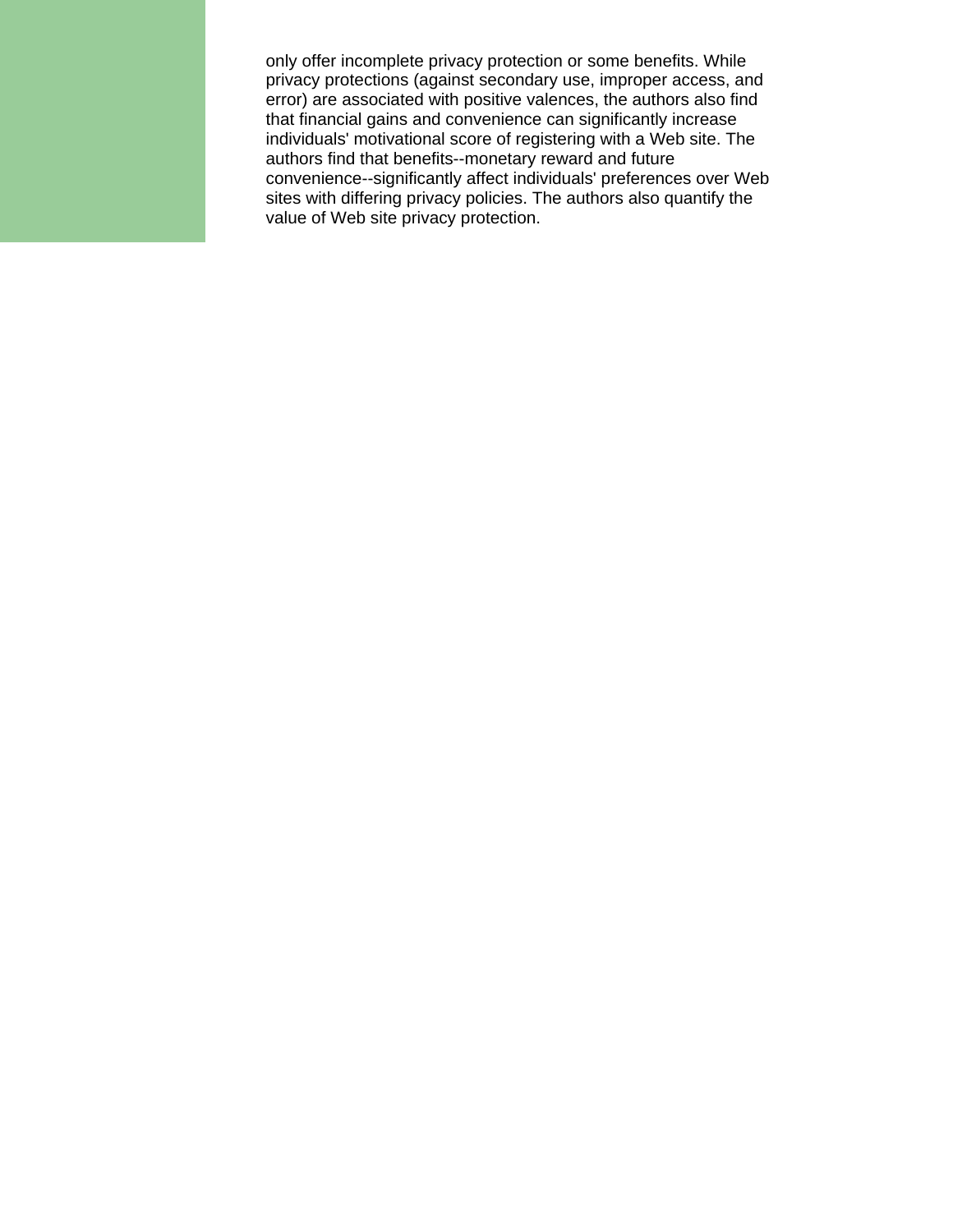

President's Letter

Special Issue of JIS Editor

Call for Nominations

Exec Committee Minutes

AAA IS Section Bylaws

IS Section Cash Flow Stmt

Membership Service

Call for Papers

Conferences

Congratulations!

Call for In the Literature Editor

In the Literature

-User Participant/Acceptance

- IT Value

- Conceptual Modeling

- IT Assurance and Privacy

- ERP

Return to IS Section Homepage

# **AIS Newsletter**

IS SECTION / AMERICAN ACCOUNTING ASSOCIATION.

### **In the Literature : Research On ERP and Packaged Software Issues**

### *Research on ERP Issues*

Thomas C. McGinnis and Zhenyu Huang, 2007. Rethinking ERP Success: A New Perspective from Knowledge Management and Continuous Improvement, **Information & Management**, Volume 44, Issue 7, pp. 626- 634, October.

The authors state that most IS research about ERP implementation stops short at system start-up and seldom addresses postimplementation issues. However, ERP implementation is a continuous improvement effort and continued efforts after system start-up will influence the ultimate success of an ERP implemented system. The authors defined a four-phase ERP refinement model that incorporated knowledge management (KM) into each major implementation phase. This knowledge-enhanced ERP implementation model adds insights when used to investigate ERP success. It also provides practitioners with a guideline for incorporation of KM into their ERP strategy to improve success rates of ERP systems.

Jen-Her Wu, Shin-Shing Shin, Michael S. H. Heng, 2007. A Methodology for ERP Misfit Analysis, **Information & Management**, Volume 44, Issue 8, pp. 666-680, December.

The authors state that commercial off-the-shelf ERP systems have been adopted by many large companies to support their inter- and intra-business processes. Midsize market firms are now also investing their use. However, research has indicated that about three quarters of attempted ERP projects are unsuccessful: a common problem encountered in adopting ERP software has been the issue of fit or alignment. This paper presents an ERP selection methodology, grounded in task-technology fits theory, for measuring, at a high-level, the misfit between ERP candidates and the enterprise's requirements ex-ante implementation. With this approach, organizations can more easily and systematically determine the locations of possible misfit and their degree of importance, thereby understanding the risk in their implementing an ERP. The authors state that their research contributes practical solutions to the problem of misfit analysis and ERP package selection.

### *Research on Packaged Software Issues*

Huoy Min Khoo and Daniel Robey, 2007. Deciding to Upgrade Packaged Software: A Comparative Case Study of Motives, Contingencies and Dependencies, **European Journal of Information Systems**, Volume 16, pp. 555-567.